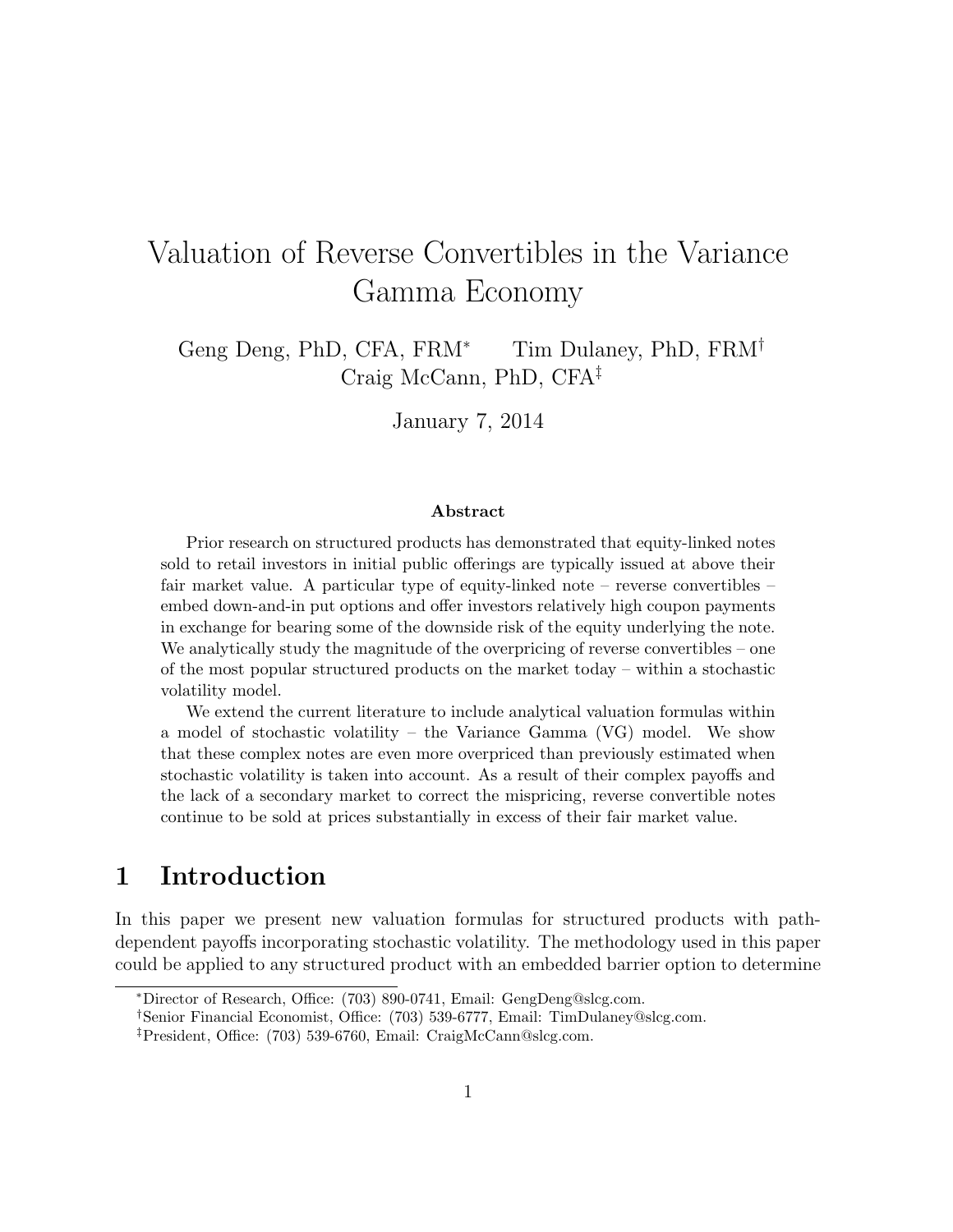the impact of volatility skew on product valuation. We study reverse convertibles mainly because they are among the most popular structured products and because they provide insight into the pricing and sales practices of other equity-linked structured products.

Reverse convertibles are short-term notes whose principal repayment is linked to a stock, an index, or a basket of stocks. If the reference security's price or level falls below a pre-specified level - called the "trigger price" or "protection level" - during the term of the note, investors may receive substantially less than the face-value of the notes. Reverse convertibles are fundamentally notes composed of a coupon paying bond and an embedded short put option.

Thus, while buy and hold investors in traditional short-term notes are only exposed to the issuer's credit risk, investors in reverse convertibles are also exposed to the risk of a decline in the price of the reference security. Investors in reverse convertibles are partially compensated for the risk of the embedded short put options with higher periodic coupons. The risk of these embedded options was realized by many investors in late 2008 and early 2009 as some notes matured after substantial stock market declines.

By valuing over 2,000 reverse convertibles issued between 2001 and 2010, [Deng](#page-18-0) *et al* [\(2010\)](#page-18-0) report that the average fair value of the products was just 93% of the offering price. [Szymanowska](#page-19-0) et al [\(2009\)](#page-19-0) and Hernández et al [\(2007\)](#page-18-1) find a similar level of mispricing for this type of structured product. [Henderson and Pearson \(2010\)](#page-18-2) estimate that investors who purchased an aggregate of \$2 billion of short-term SPARQS reverse convertibles from Morgan Stanley in 69 offerings from 2001 to 2005 paid on average 8% more than the securities' true value.

Regulators have been paying attention to these products as well. The Financial Industry Regulatory Authority (FINRA) Chairman Richard Ketchum commented, "Reverse convertibles are complex investments which, like many structured products, often entail significant risk of loss. For the typical retail investor, for instance, it would be unwise to put a significant portion of life savings into riskier structured products such as reverse convertibles."[1](#page-0-0) FINRA followed by issuing an "Investor Alert"[2](#page-0-0) and a "Regulatory Notice<sup>"[3](#page-0-0)</sup> to highlight these concerns.

Reverse Convertibles accounted for approximately 6.0% (\$2.34 billion) of SEC-registered structured notes in 2012, 12.0% (\$5.46 billion) in 2011 and 13.7% (\$6.76 billion) in 2010 according to Bloomberg Briefs. Reverse convertibles stand as third most popular type of SEC-registered notes, behind equity-linked notes (ELNs) and securities tied to rates.[4](#page-0-0) Much like reverse convertibles, ELNs are debt instruments that are tied to the the underlying equity and expose investors to the issuers default risk. Typically ELNs are

<sup>1</sup> www.finra.org/Newsroom/NewsReleases/2010/P120914

<sup>2</sup> www.finra.org/Investors/ProtectYourself/InvestorAlerts/Bonds/P120883

<sup>3</sup> FINRA Regulatory Notice 10-09, "Reverse Convertibles", February 2010.

<sup>4</sup> Bloomberg Brief: Structured Notes, January 5, 2012, January 3, 2013 and January 10, 2013.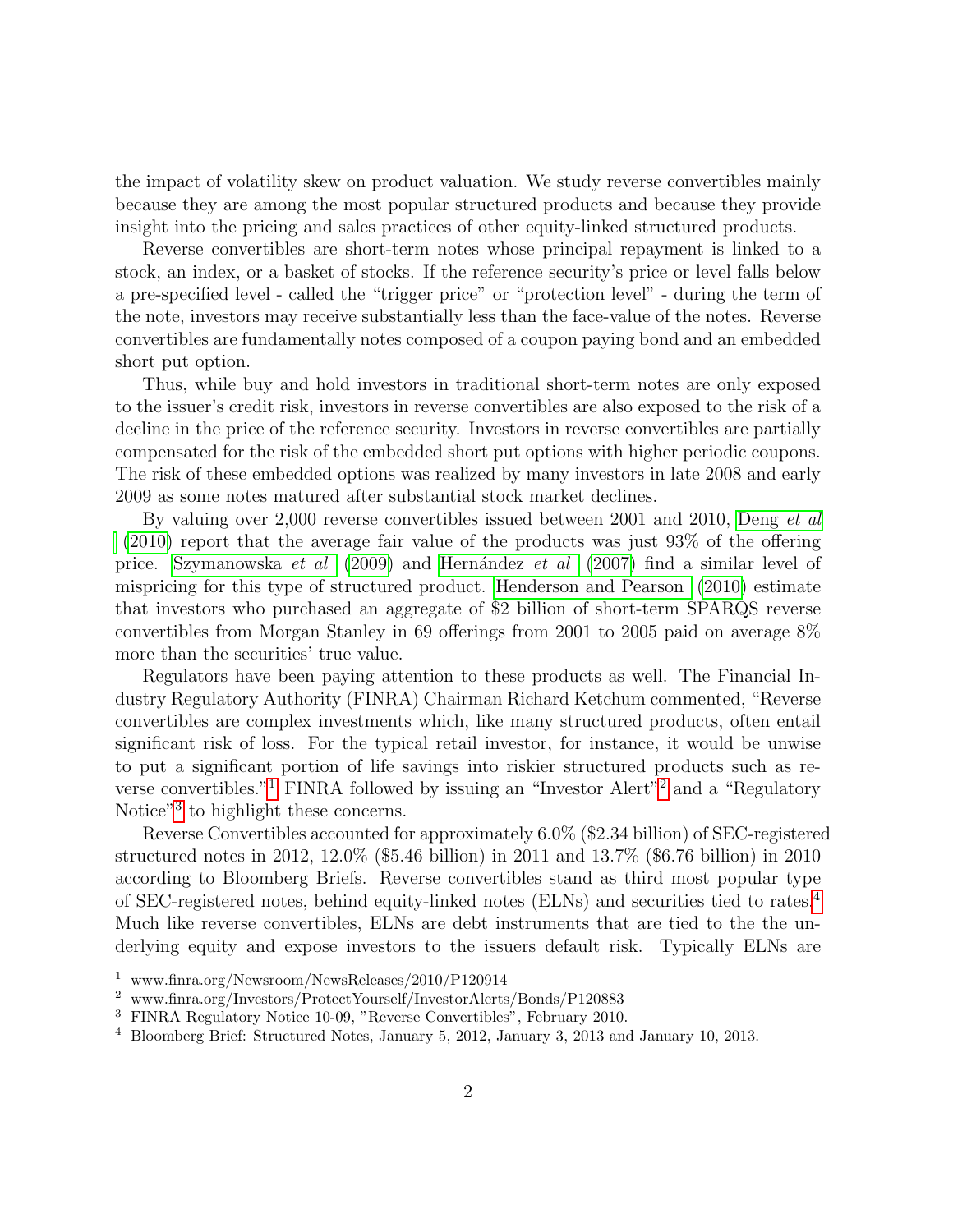principal-protected and the payoff at maturity depends upon the return of the underly-ing equity and a participation rate.<sup>[5](#page-0-0)</sup> Rate-linked notes have a payoff that depend upon interest rate(s). These notes could be teid to the value of a particular interest rate, the difference of two interest rates, or on the steepness of a given yield curve.

Asset return volatilities are stochastic [\(Engel , 2004\)](#page-18-3). Analysis of asset return distributions suggests that infinite-activity jump specifications are well suited to capture the daily market value fluctuations of many financial assets [\(Wu , 2007\)](#page-19-1). The variance gamma (VG) model that we consider in this paper is an infinite-activity pure jump process.[6](#page-0-0) Though there are many models of stochastic volatility, we chose to work with the VG model due to its analytic tractability and the parsimony of its underlying model. The VG process can be thought of as a geometric Brownian motion with a gamma time-change and therefore could be seen as a generalization of the Black-Scholes model. The gamma time-change is also the most simple continuous state-space analog of the Poisson process [\(Jaimungal , 2004\)](#page-18-4). The VG model is minimal since it leads to a characterization of the two most important inherent biases in the Black-Scholes formula – lack of skewness and excess kurtosis – using only one extra parameter.<sup>[7](#page-0-0)</sup>

The VG model was first introducted in [\(Madan and Seneta , 1990\)](#page-19-2) and was later generalized to the CGMY model in [Carr](#page-18-5) et al [\(2002\)](#page-18-5) to include a set of models within a convenient parameterization. Recently, the variance gamma model has been extended and applied to study corporate defaults [\(Fiorani](#page-18-6) *et al*, [2007\)](#page-18-6). Closed form solutions for European options in other stochastic volatility models have been presented in the literature. See, for example, a Heston stochastic volatility model [\(Heston , 1993\)](#page-18-7), which assumes dynamic variance follows a CIR process. [Madan and Milne \(1991\)](#page-19-3) price European call options in the symmetric VG economy for individuals with varying degrees of risk aversion. Fourier based valuation methods on European call options have been applied to the variance gamma model by [Carr and Madan \(1999\)](#page-18-8).

Hernández et al [\(2007\)](#page-18-1) present valuation formulas for several types of reverse convertibles with embedded barrier options within the Black-Scholes model and find significant underpricing of these instruments. [Baule and Tallau \(2011\)](#page-17-0) studied the valuation of a related type of structured product – bonus certificates – in the context of the Heston model. Bonus certificates are similar in structure to reverse convertibles. The main difference is that bonus certificaties embedded down-and-out put option rather than a down-and-in put option embedded in reverse convertibles. [Baule and Tallau \(2011\)](#page-17-0) used simulations to price the bonus certificates under the Heston model. [Lipton \(2001\)](#page-19-4) presents a closed form valuation of barrier options using a Green's function approach within a

<sup>5</sup> "Principal-protected" in this context means, at a minimum, the security returns the amount invested (unless the issuer defaults).

 $6$  These processes generate an infinite number of jumps within any finite interval.

<sup>7</sup> See [\(Black and Scholes , 1973\)](#page-18-9) and [\(Merton , 1976\)](#page-19-5).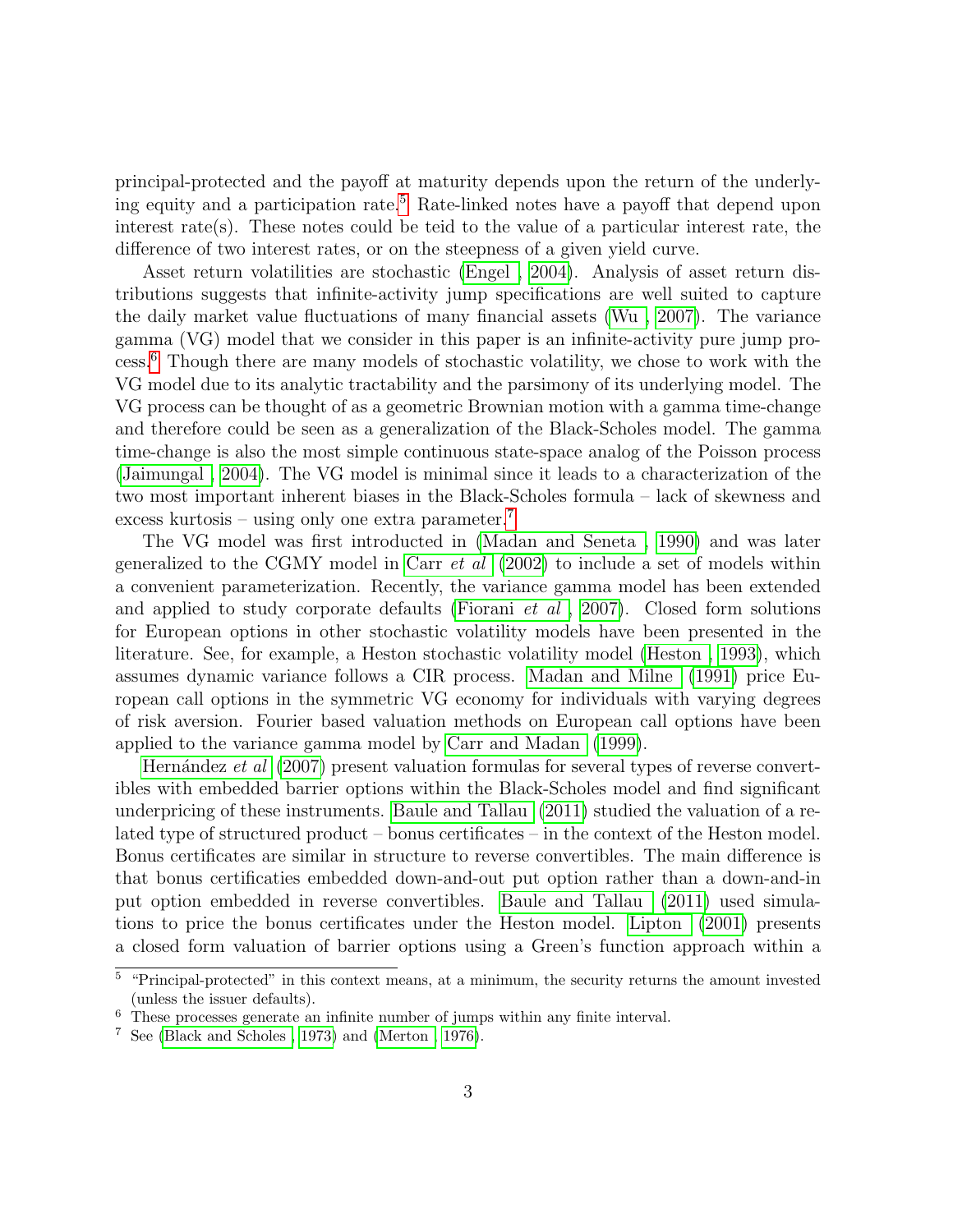special case of the Heston model where the asset price and volatility are assumed to be uncorrelated. There is no closed-form solution for barrier options in the generic Heston model. Several approaches to the valuation of barrier options can be found in the literature, including Wiener-Hopf factorization theory (Kudryavtsev and Levendorskii, 2009), finite-difference methods [\(Itkin and Carr , 2010\)](#page-18-11) and Fourier-based approaches [\(Fang and](#page-18-12) Oosterlee, 2011). For an overview of the valuation of exotic options within Lévy models in general, see [Schoutens \(2006\)](#page-19-6).

The main contributions of our paper are as follows. We derive the first closed-form valuation of reverse convertibles within the VG model. More precisely, we provide a valuation formula for the down-and-in (barrier) put option embedded within the reverse convertible. We first derive a reflection lemma specific to the stochastic volatility model being considered. The reflection lemma maps the path-dependent payoff for a barrier option to a path-independent payoff, conditional on a fixed gamma time. Using this reflection lemma, we derive a solution for the barrier option within VG stochastic volatility model. We isolate the pricing effect of the stochastic volatility assumption by comparing the results of the VG model and the Black-Scholes model. We priced approximately 1,800 reverse convertibles issued by several large investment banks in 2010 and 2011. We calibrated each model using options data collected for the underlying asset and analyzed the impact of volatility skew on the value of reverse convertibles. We find that estimates of the issue date overpricing in reverse convertibles increases when we incorporate stochastic volatility.

This paper is organized as follows. We begin with a section introducing the variance gamma model in detail, including the valuation of European call options. We then present our analytic valuations, based upon a new lemma we present, of path-dependent options within the VG model. We calibrate the model with options data and then price reverse convertibles using the calibrated model. The final section is reserved for our conclusions.

### 2 Variance Gamma Model

#### 2.1 Model Specifications

The variance gamma (VG) model is a pure-jump process that can also be written as a Brownian motion with a gamma time-change. The first author to consider the effect of discontinuous evolution of stock prices was [Merton \(1976\)](#page-19-5). [Monroe \(1978\)](#page-19-7) showed that any semimartingale has a representation as a time-changed Brownian motion. Monroe's result implies that the log-returns of the underlying asset are normally distributed with respect to financial time (which is positively correlated to business-activity time). The financial clock ticks more quickly than the observable clock in times of high business activity and ticks more slowly than the observable clock in times of low business activity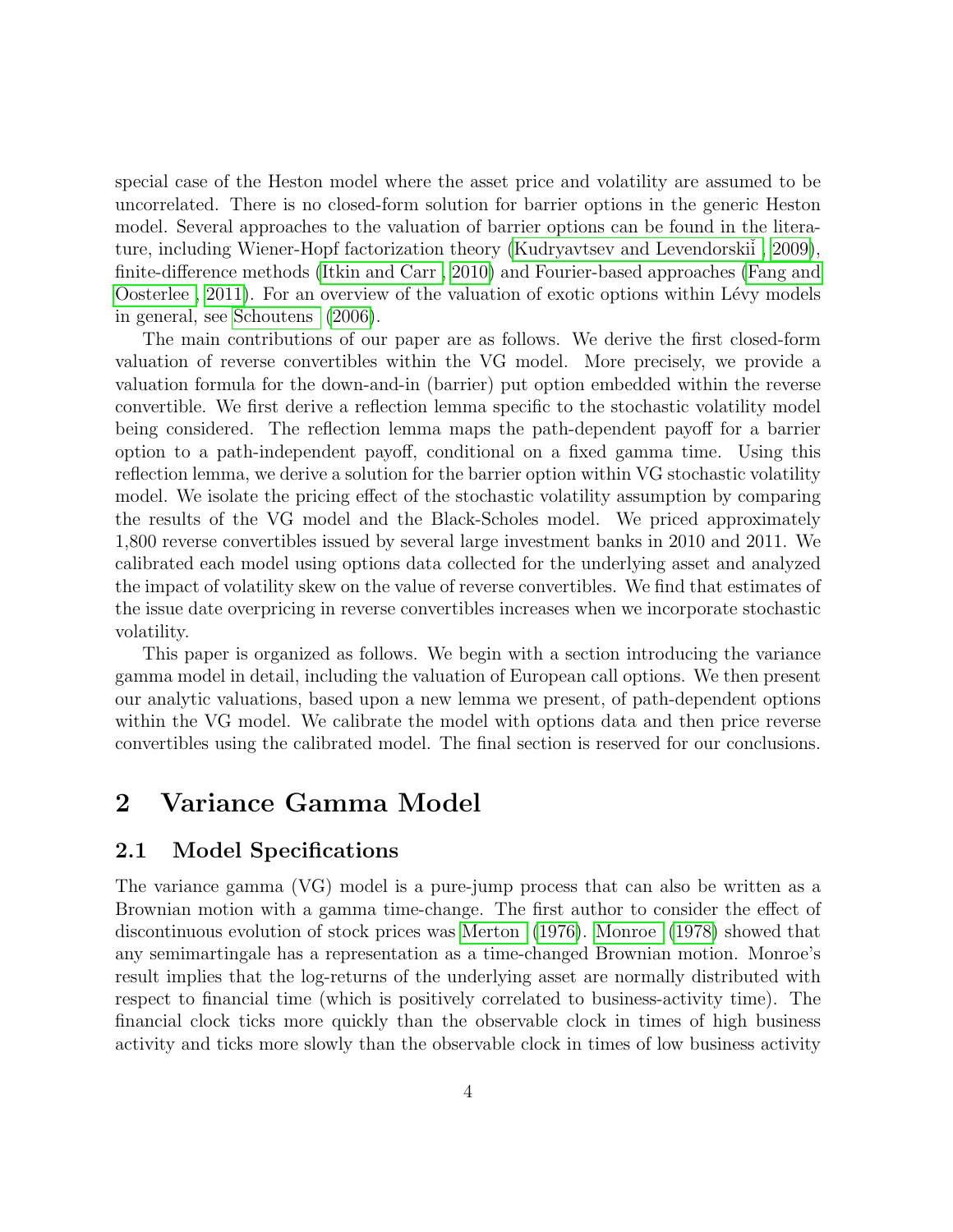[\(Jaimungal , 2004\)](#page-18-4).

Let  $b(t; \theta, \sigma)$  be a Brownian motion with drift  $\theta$  and volatility  $\sigma$  and let  $\gamma_t(1, \nu)$  be a gamma process with mean rate 1 and variance rate  $\nu$ . The VG process can then be written as

$$
X_t(\sigma,\nu,\theta) = b(\gamma_t(1,\nu);\theta,\sigma).
$$

The spot price  $S_t$  at time t is given by the risk neutral process,

$$
S_t = S_0 \exp(X_t(\sigma, \nu, \theta) + (r - q)t + (t/\nu) \log \Omega)
$$

where  $\Omega = 1 - \theta \nu - \sigma^2 \nu/2$ . The probability density function for the stock price is given by,

$$
f_{X_t}(X) = \int_0^\infty \frac{1}{\sigma \sqrt{2\pi g}} \exp\left(-\frac{(X - \theta g)^2}{2\sigma^2 g}\right) \left(\frac{g^{t/\nu - 1} e^{-g/\nu}}{\nu^{t/\nu} \Gamma(t/\nu)}\right) dg\tag{1}
$$

where  $\Gamma$  is the usual gamma function. Conditioning on g, the distribution becomes a normal distribution with mean  $\theta g$  and variance  $\sigma^2 g$ .

The Fourier approach to option valuation within Lévy models has been advocated by [Carr and Madan \(1999\)](#page-18-8). We present the valuation of European put options in the appendix and explain why this approach falls short in the valuation of path-dependent options considered in this manuscript. The characteristic function, defined as the Fourier transform of the probability distribution function  $(\phi_{X_t}(u) = E[\exp(iuX_t)]$ , is given by

$$
\phi_{X_t}(u) = \left(1 - i\theta \nu u + \frac{\sigma^2 \nu}{2} u^2\right)^{-t/\nu}.
$$
\n(2)

In the limit  $\nu$  approaches zero, one recovers the characteristic function corresponding to the Black-Scholes probability distribution.

The VG process can also be written as a difference of two independent increasing gamma processes,

$$
X_t(\sigma, \nu, \theta) = \gamma_t^+(\mu_+, \nu_+) - \gamma_t^-(\mu_-, \nu_-),
$$

where

$$
\mu_{\pm} = \frac{1}{2} \sqrt{\theta^2 + 2\frac{\sigma^2}{\nu}} \pm \theta/2, \nu_{\pm} = (\mu_{\pm})^2 \nu.
$$

The proof of these equations is trivial once one derives the characteristic function for the VG process. For an explicit proof, see [Madan](#page-19-8) *et al* [\(1998\)](#page-19-8). These formulae imply positive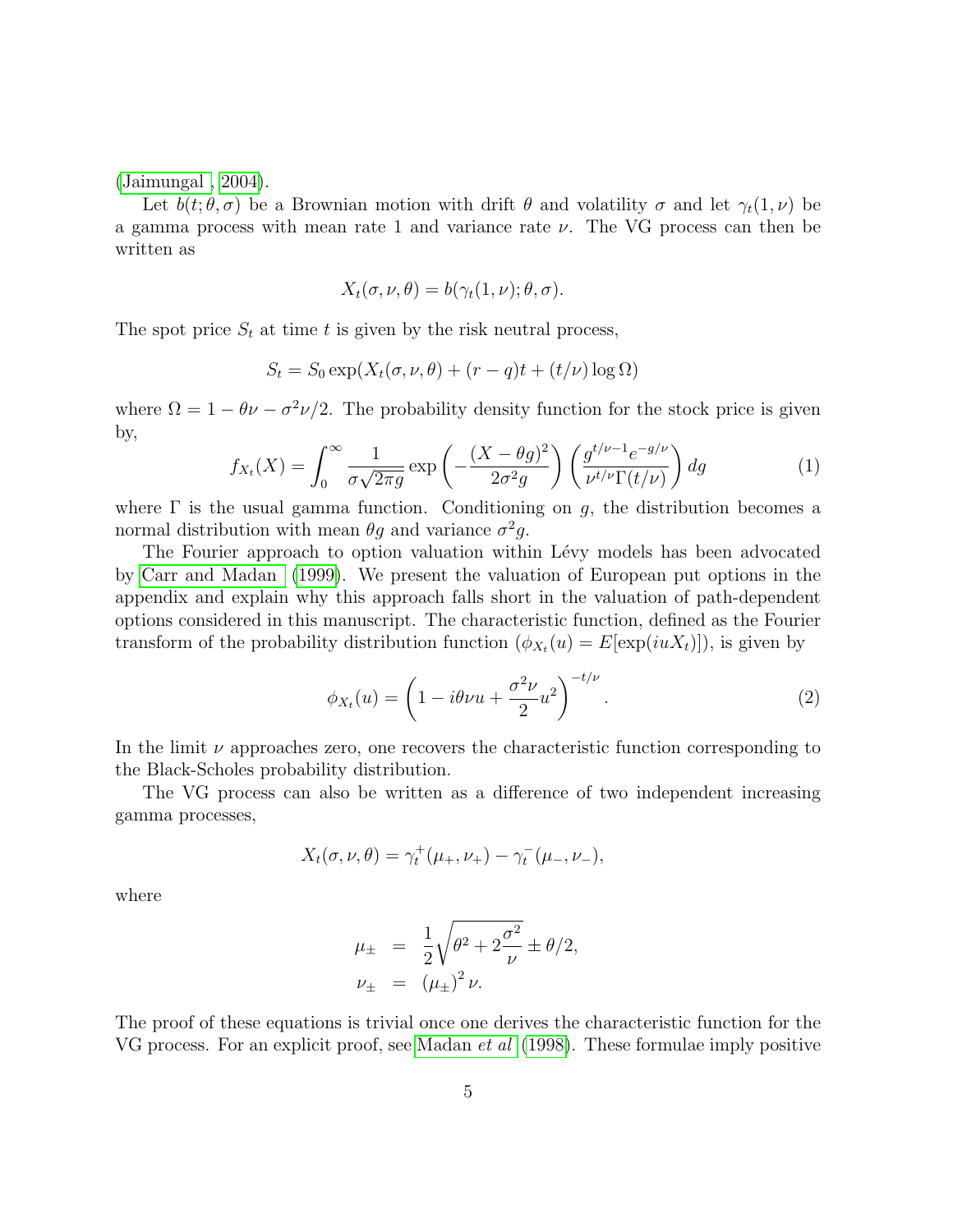and negative jumps in the price of an underlying asset have separate distributions (arrive at different rates).

Explicit expressions for the first four central moments of the return distribution are given by,

$$
E[X_t] = \theta t
$$
  
\n
$$
E [(X_t - E[X_t])^2] = (\theta^2 \nu + \sigma^2) t
$$
  
\n
$$
E [(X_t - E[X_t])^3] = (2\theta^3 \nu^2 + 3\sigma^2 \theta \nu) t
$$
  
\n
$$
E [(X_t - E[X_t])^4] = (3\sigma^4 \nu + 12\sigma^2 \theta^2 \nu^2 + 6\theta^4 \nu^3) t
$$
  
\n
$$
+ (3\sigma^4 + 6\sigma^2 \theta^2 \nu + 3\theta^4 \nu^2) t^2.
$$

Notice that the sign of the skewness of the returns distribution is determined by  $\theta$ . Furthermore, the skewness is only non-zero for  $\nu > 0.8$  $\nu > 0.8$  Kurtosis beyond that which is present in the Black-Scholes model can also be accounted for through this model as shown above.

#### <span id="page-5-0"></span>2.2 European Call Option Valuation

We present the European call option valuation here since there is some disagreement in the literature about the correct formula.[9](#page-0-0) To fix ideas, we are considering a European call option expiring  $T$  years from valuation with strike price  $K$  and continuously compounded (constant) risk-free rate r. The underlying asset has initial price  $S_0$  and (constant) continuously compounded dividend yield  $q$ . Conditional on the gamma time  $q$ , the call option value can be computed by evaluating the integral

$$
c(g) = \int_{-\infty}^{\infty} \left( e^{-rT} \max(S_T - K, 0) \right) \frac{\exp\left( -\frac{(X - \theta g)^2}{2\sigma^2 g} \right)}{\sigma \sqrt{2\pi g}} dX
$$
  

$$
= S_0 e^{-rT} \int_{k}^{\infty} \left( e^z - e^k \right) \frac{\exp\left( -\frac{(z - (r - q)T - (T/\nu)\log \Omega - \theta g)^2}{2\sigma^2 g} \right)}{\sigma \sqrt{2\pi g}} dz
$$

where  $z = \log(S_T/S_0)$  and  $k = \log(K/S_0)$ . The conditional call option value is given by

$$
c(g) = S_0 e^{-qT} \Omega^{T/\nu} e^{(\theta + \sigma^2/2)g} \Phi\left(\frac{d}{\sqrt{g}} + \frac{\theta + \sigma^2}{\sigma} \sqrt{g}\right) - Ke^{-rT} \Phi\left(\frac{d}{\sqrt{g}} + \frac{\theta}{\sigma} \sqrt{g}\right), \quad (3)
$$

<sup>&</sup>lt;sup>8</sup> The parameter  $\nu$  is positive semi-definite. As  $\nu$  tends to zero, the return distribution should match the normal distribution. In agreement with expectations, in this limit the distribution has vanishing skewness.

<sup>&</sup>lt;sup>9</sup> The formula for the European call option valuation takes the same form in most of the literature; however, the dependence upon the model parameters varies widely. For three explicit examples of the discrepancies, see [Madan](#page-19-8) et al [\(1998\)](#page-19-8), [Ballotta](#page-17-1) [\(2010\)](#page-17-1) and [Jaimungal](#page-18-4) [\(2004\)](#page-18-4).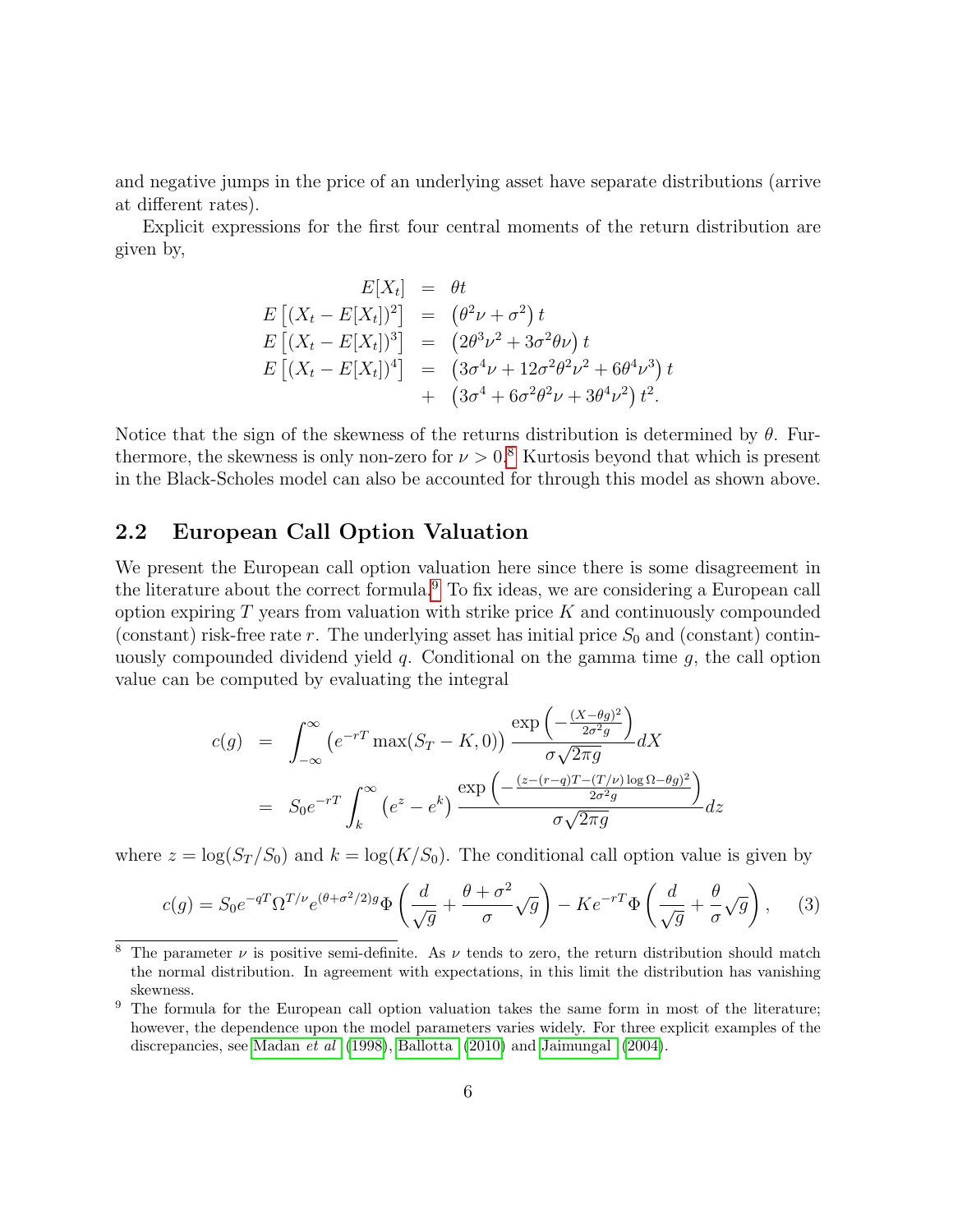where

<span id="page-6-0"></span>
$$
d = \frac{1}{\sigma} \left[ \log(S_0/K) + (r - q)T + \frac{T}{\nu} \log \Omega \right]
$$

and  $\Phi$  is the standard normal cumulative distribution function.

The unconditional call option value is derived by integrating the conditional call option value as follows,

$$
C(S_0; K, T) = \int_0^\infty c(g) \left( \frac{g^{t/\nu - 1} e^{-g/\nu}}{\nu^{t/\nu} \Gamma(t/\nu)} \right) dg.
$$

In terms of the function  $\Psi$  defined in [Madan](#page-19-8) *et al* [\(1998\)](#page-19-8)

$$
\Psi(a,b,c) = \int_0^\infty \Phi\left(\frac{a}{\sqrt{u}} + b\sqrt{u}\right) \left(\frac{u^{c-1}e^{-u}}{\Gamma(c)}\right) du,\tag{4}
$$

the unconditional call option value can be written as

$$
C(S_0; K, T) = S_0 e^{-qT} \Psi \left( d \sqrt{\frac{\Omega}{\nu}}, \frac{\theta + \sigma^2}{\sigma} \sqrt{\frac{\nu}{\Omega}}, \frac{T}{\nu} \right) - K e^{-rT} \Psi \left( \frac{d}{\sqrt{\nu}}, \frac{\theta}{\sigma} \sqrt{\nu}, \frac{T}{\nu} \right), \tag{5}
$$

where, again,  $\Omega = 1 - \theta \nu - \sigma^2 \nu/2$ . [Madan](#page-19-8) *et al* [\(1998\)](#page-19-8) show that the function  $\Psi$  can be written in terms of degenerate hypergeometric functions of two variables and modified Bessel functions of the second kind. We refer the reader to their paper for explicit formulae for  $\Psi$  in terms of these special functions of mathematics.

# 3 Reverse Convertibles in the VG Economy

A reverse convertible pays the face-value of the note unless on some observation date the price of the asset linked to the note falls below a certain trigger price. To fix ideas, consider a \$1,000 face-value reverse convertible with  $T$  years to expiration, trigger price H and initial underlying asset price  $S_0$ . Let  $\tau$  be the first time the asset price falls below the trigger price. At maturity, the payoff of the reverse convertible is given by,

$$
f(S_T) = \begin{cases} \$1,000 & : \tau > T \\ \frac{\$1,000}{S_0} \times \min(S_T, S_0) & : \tau \le T \end{cases}
$$

Figure [1](#page-7-0) plots the payoff at maturity of the reverse convertible.

Reverse convertibles can be decomposed into three investments: a long position in a zero coupon bond, a long position in a series of coupon payments and a short position in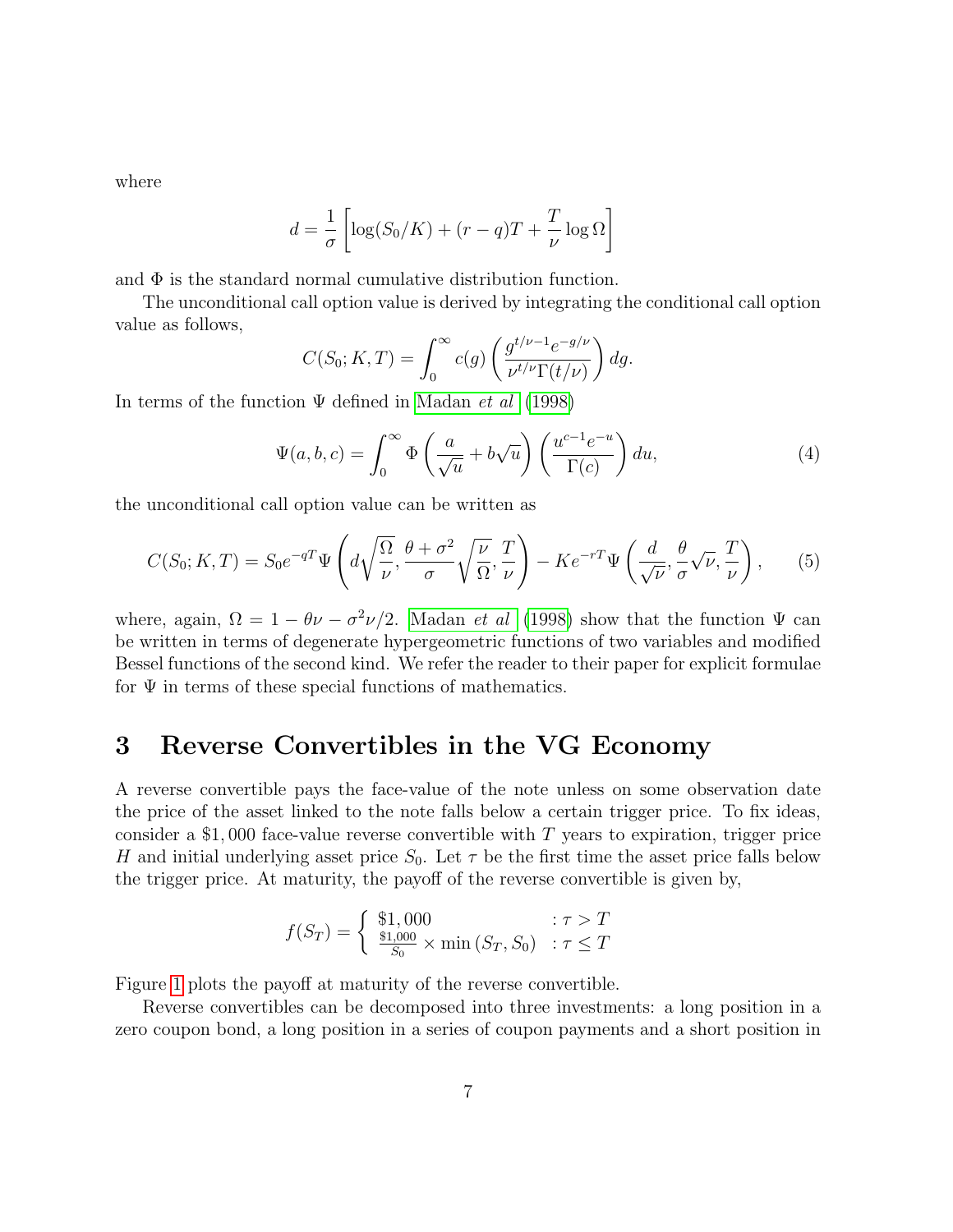<span id="page-7-0"></span>Figure 1: Payoff at maturity of a reverse convertible note with face-value \$1,000,  $T$  years to expiration, trigger price  $H$  and valuation date asset price of  $S_0$ . The value of the payment at maturity for option prices between the initial asset price and the trigger price is dependent upon the price of the underlying



a down-and-in (barrier) put option. The formula for a reverse exchangeable decomposed into these three components is presented in Hernández et al  $(2007)^{10}$  $(2007)^{10}$  $(2007)^{10}$  $(2007)^{10}$ 

Assume the reverse convertible matures at time  $T$ , pays coupons  $C_i$  at time  $t_i$  for  $i = 1, 2, \ldots, n$ . The value of a \$1,000 face-value reverse exchangeable with trigger price H and valuation date asset value  $S_0$  is given by

$$
V(S_0, H, T) = \$1,000e^{-(r+\bar{D})T} + \sum_{i=1}^{n} C_i e^{-(r+\bar{D})t_i} - \frac{\$1,000}{S_0} e^{-\bar{D}T} P_{di}(S_0; H, S_0, T),
$$

where  $\overline{D}$  is the CDS rate of the issuer and we have made the assumption that the strike of the down-and-in put option is  $S_0$ . Following (Baule and Tallau, 2011), we include the issuer's CDS rate in the pricing formula to reflect credit risk of the issuer.

We write the path-dependent payoff function above in terms of an equivalent static payoff because there is evidence that the static hedge of a portfolio with path-dependent options is preferred over a dynamic hedging due to lower transaction costs [\(Tompkins ,](#page-19-9) [1997\)](#page-19-9). We focus on the VG model for this paper because we derive a reflection lemma that allows for the conversion of path-dependent payoffs to equivalent static payoffs. The lemma is similar to that found in Carr and Chou  $(1997)$ .<sup>[11](#page-0-0)</sup>

 $\frac{10}{10}$  For a discussion of barrier options in the Black-Scholes model, see [Hull](#page-18-14) [\(2011\)](#page-18-14).

 $11$  For a review of the use of static portfolios for the replication of portfolios with path-dependent payoffs,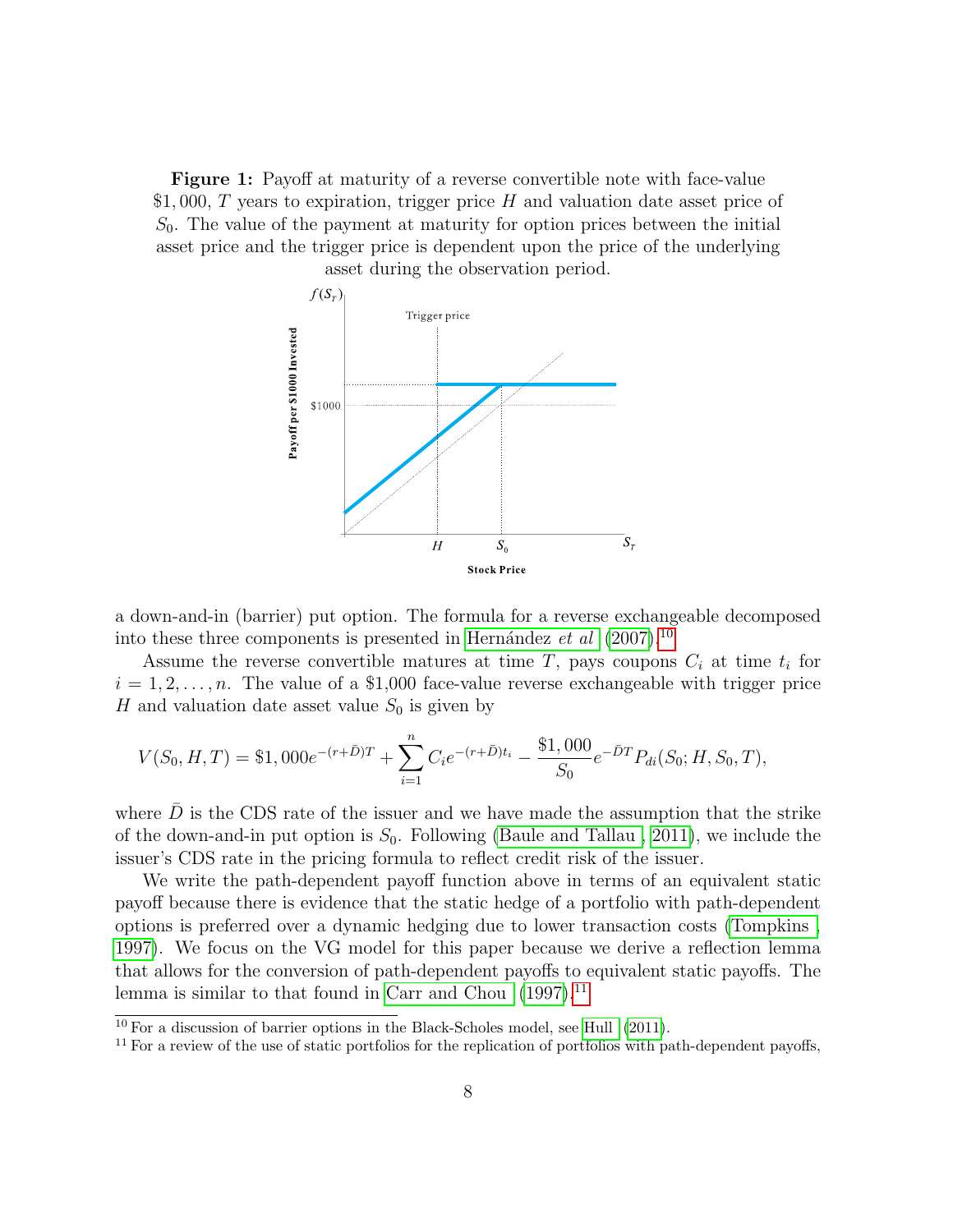**Lemma 1** In a Variance Gamma economy, suppose that X is a portfolio of European options expiring at time  $T$ , conditional on the gamma time-change, with payoff:

$$
X(S_T|g) = \begin{cases} f(S_T) & : S_T \in (A, B) \\ 0 & : S_T \notin (A, B) \end{cases} \tag{6}
$$

For  $H > 0$ , let Y be a portfolio of European options with maturity T and payoff:

$$
Y(S_T|g) = \begin{cases} \left(\frac{S_T}{H}\right)^{p(g)} f(H^2/S_T) & : S_T \in (H^2/B, H^2/A) \\ 0 & : S_T \notin (H^2/B, H^2/A) \end{cases} \tag{7}
$$

where the power  $p(q)$  is given by

$$
p(g) = -2\left(\frac{\theta g + (r - q)T + \frac{T}{\nu}\log(1 - \theta\nu - \sigma^2\nu/2)}{\sigma^2 g}\right) \tag{8}
$$

and the parameters  $\{\theta, \sigma, \nu\}$  characterize the VG economy, r is the constant continuously compounded risk-free rate and q is the constant continuously compounded dividend yield. Then  $X$  and  $Y$  have the same payoff whenever the spot equals  $H$ .

For a proof of the Lemma 1, see the appendix. This lemma allows us to write a dynamic payoff in terms of an equivalent static payoff. This new result facilitates the efficient valuation of barrier options within a model of stochastic volatility.

Since reverse convertibles are structured products with an embedded down-and-in put option, we present the valuation formula for this type of barrier option. The value of any other type of barrier option, including double barrier options, can in principle be calculated based upon the methodology we develop below.

We consider a down-and-in put option on an asset with initial price  $S_0$  characterized by a barrier H, strike  $K \geq H$  and maturity  $T$ .<sup>[12](#page-0-0)</sup> We are working in the variance gamma economy with parameters  $\theta$ ,  $\sigma$  and  $\nu$ , (constant) continuously compounded risk-free rate r and dividend yield q. Using the Lemma 1, the equivalent (static) payoff for the pathdependent down-and-in put option is

$$
\hat{f}(S_T|g) = \begin{cases}\n0 & \text{: } S_T \in (H, \infty) \\
f(S_T) + \left(\frac{S_T}{H}\right)^{p(g)} f(H^2/S_T) & \text{: } S_T \in (0, H)\n\end{cases}
$$
\n(9)

see [Carr and Chou](#page-18-13) [\(1997\)](#page-18-13).

<sup>&</sup>lt;sup>12</sup> Usually a reverse convertible has an embedded down-and-in put option with strike  $K = S_0$ . To keep our results general, we do not impose such a restriction.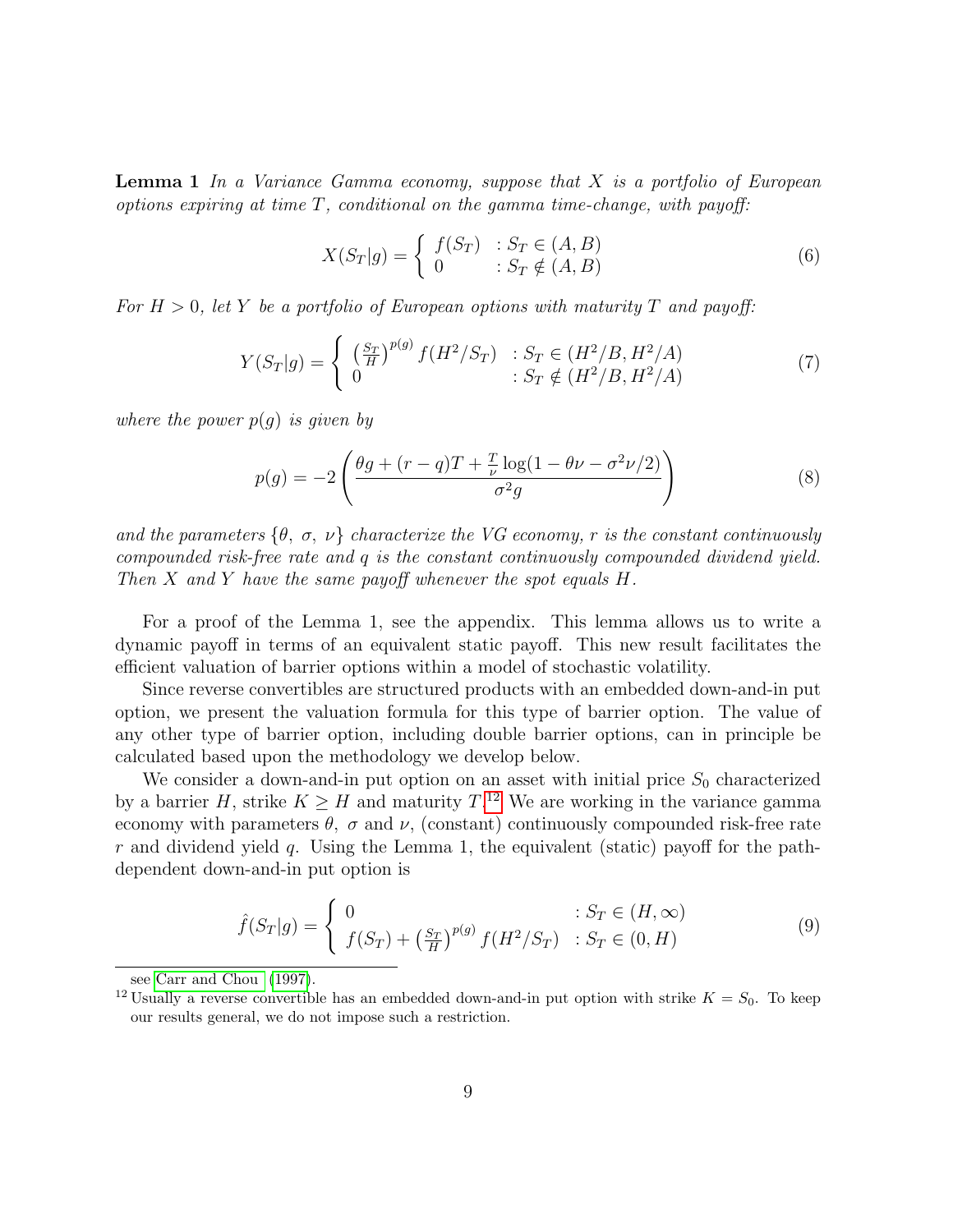where  $f(S_T) = (K - S_T)^+$  is the usual European put option payoff. The down-and-in put option value, conditional on the gamma time  $g$ , is found by integrating the equivalent static payoff as follows

<span id="page-9-1"></span>
$$
P_{di}(S_0; K, H, T|g) = P_{di}(g) = e^{-rT} \int_{-\infty}^{\infty} \hat{f}(S_T|g) \frac{\exp\left(-\frac{(X - \theta g)^2}{2\sigma^2 g}\right)}{\sigma\sqrt{2\pi g}} dX.
$$
 (10)

Equation [\(11\)](#page-9-0) results from evaluating the integral in Equation [\(10\)](#page-9-1),

<span id="page-9-0"></span>
$$
P_{di}(g) = Ke^{-rT}\Phi\left(\frac{h}{\sqrt{g}} - \frac{\theta}{\sigma}\sqrt{g}\right) - S_0e^{-qT}\Omega^{T/\nu}e^{(1-\Omega)g/\nu}\Phi\left(\frac{h}{\sqrt{g}} - \frac{\theta + \sigma^2}{\sigma}\sqrt{g}\right)
$$
(11)  
+ 
$$
\left(\frac{S_0e^{-qT}}{He^{-rT}}\right)^p Ke^{-rT}\Omega^{Tp/\nu}e^{(\theta p + p^2\sigma^2/2)g}
$$
  
 
$$
\times \left[\Phi\left(\frac{h}{\sqrt{g}} - \frac{\theta + \sigma^2p}{\sigma}\sqrt{g}\right) - \Phi\left(\frac{h_1}{\sqrt{g}} - \frac{\theta + \sigma^2p}{\sigma}\sqrt{g}\right)\right]
$$
  
- 
$$
\left(\frac{S_0e^{-qT}}{He^{-rT}}\right)^{(p-1)}He^{-rT}\Omega^{T(p-1)/\nu}e^{(\theta(p-1)+(p-1)^2\sigma^2/2)g}
$$
  
 
$$
\times \left[\Phi\left(\frac{h}{\sqrt{g}} - \frac{\theta + \sigma^2(p-1)}{\sigma}\sqrt{g}\right) - \Phi\left(\frac{h_1}{\sqrt{g}} - \frac{\theta + \sigma^2(p-1)}{\sigma}\sqrt{g}\right)\right],
$$

where

$$
h = \frac{\log\left(\frac{H}{S_0}\right) - (r - q)T - \frac{T}{\nu}\log\Omega}{\sigma}
$$

$$
h_1 = \frac{\log\left(\frac{H^2}{KS_0}\right) - (r - q)T - \frac{T}{\nu}\log\Omega}{\sigma} = h - \frac{\log(K/H)}{\sigma}
$$

and  $\Omega = 1 - \theta \nu - \sigma^2 \nu/2$ . We begin by simplifying the above equation using the definition of  $p$  wherever possible,

$$
P_{di}(g) = Ke^{-rT}\Phi\left(\frac{h}{\sqrt{g}} - \frac{\theta}{\sigma}\sqrt{g}\right) - S_0e^{-qT}\Omega^{T/\nu}e^{(1-\Omega)g/\nu}\Phi\left(\frac{h}{\sqrt{g}} - \frac{\theta + \sigma^2}{\sigma}\sqrt{g}\right) \tag{12}
$$
  
+  $Ke^{-rT}\left(\frac{S_0}{H}\right)^p \left[\Phi\left(\frac{\bar{h}}{\sqrt{g}} + \frac{\theta}{\sigma}\sqrt{g}\right) - \Phi\left(\frac{\bar{h}_1}{\sqrt{g}} + \frac{\theta}{\sigma}\sqrt{g}\right)\right]$   
-  $S_0e^{-qT}\Omega^{T/\nu}e^{(1-\Omega)g/\nu}\left(\frac{S_0}{H}\right)^{p-2} \left[\Phi\left(\frac{\bar{h}}{\sqrt{g}} + \frac{\theta + \sigma^2}{\sigma}\sqrt{g}\right) - \Phi\left(\frac{\bar{h}_1}{\sqrt{g}} + \frac{\theta + \sigma^2}{\sigma}\sqrt{g}\right)\right],$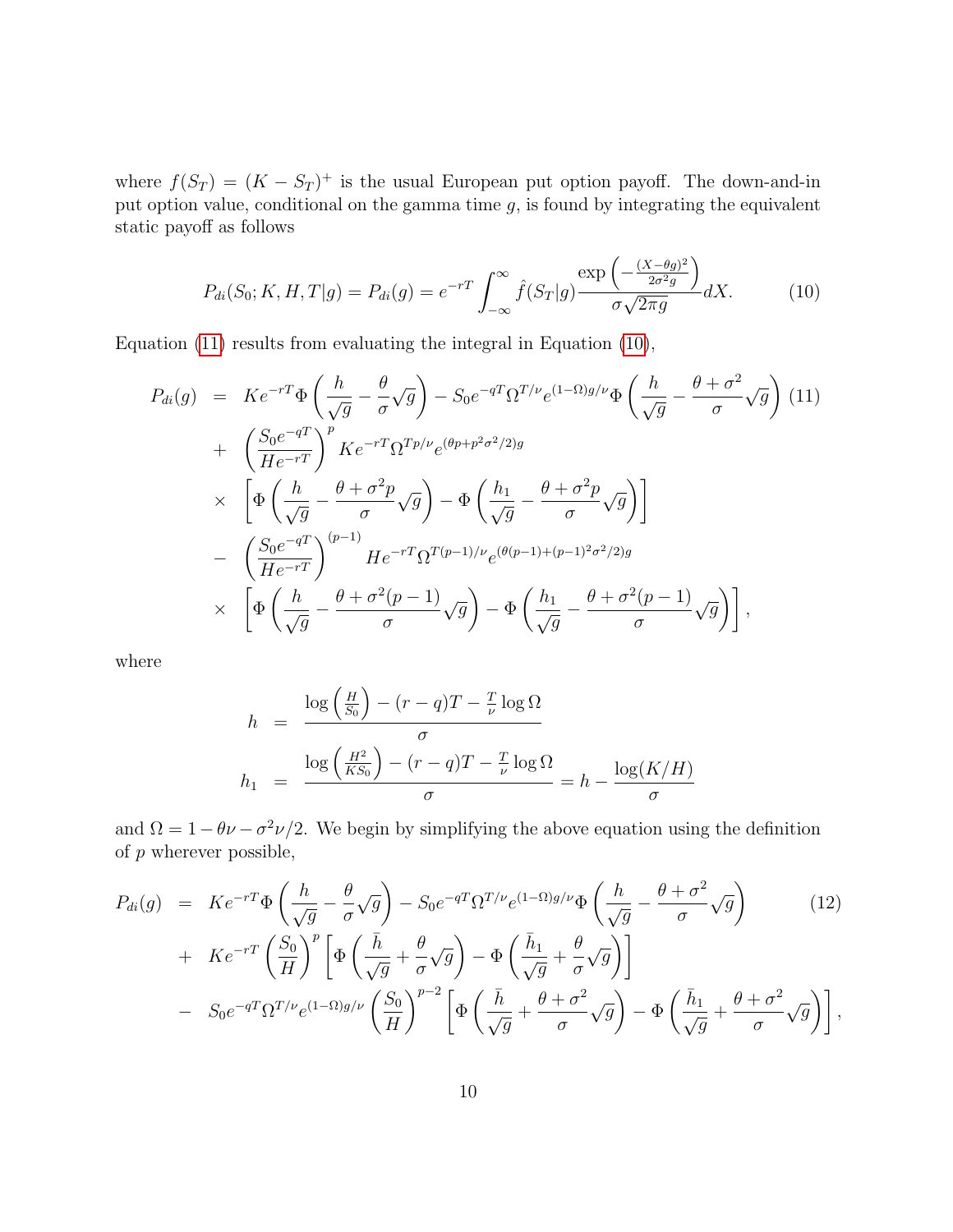where

$$
\bar{h} = \frac{\log\left(\frac{H}{S_0}\right) + (r - q)T + \frac{T}{\nu}\log\Omega}{\sigma}
$$

$$
\bar{h}_1 = \frac{\log\left(\frac{H^2}{KS_0}\right) + (r - q)T + \frac{T}{\nu}\log\Omega}{\sigma} = \bar{h} - \frac{\log(K/H)}{\sigma}.
$$

The unconditional option value follows from evaluating an integral of the form

$$
\bar{\Psi}(a,b,c,d) = \int_0^\infty \Phi\left(\frac{a}{\sqrt{g}} + b\sqrt{g}\right) e^{c/g} \left(\frac{g^{d-1}e^{-g}}{\Gamma(d)}\right) dg. \tag{13}
$$

Here we use the series expansion of the exponential function to write the expression in terms of the function defined in Equation [\(4\)](#page-6-0),

$$
\bar{\Psi}(a,b,c,d) = \sum_{n=0}^{\infty} \frac{c^n}{n!} \left( \frac{\Gamma(d-n)}{\Gamma(d)} \right) \Psi(a,b,d-n). \tag{14}
$$

Each term in the series is a linear combination of hypergeometric functions and modified Bessel functions as given by [Madan](#page-19-8) et al [\(1998\)](#page-19-8).

We write the unconditional down-and-in put option value in terms of this function  $\Psi$ as

$$
P_{di}(S_0; H, K, T) = Ke^{-rT} \Psi\left(\frac{h}{\sqrt{\nu}}, -\frac{\theta}{\sigma} \sqrt{\nu}, \frac{T}{\nu}\right) - S_0 e^{-qT} \Psi\left(h\sqrt{\frac{\Omega}{\nu}}, -\frac{\theta + \sigma^2}{\sigma} \sqrt{\frac{\nu}{\Omega}}, \frac{T}{\nu}\right) + Ke^{-rT} \left(\frac{S_0}{H}\right)^{-2\theta/\sigma^2} \left[\bar{\Psi}\left(\frac{\bar{h}}{\sqrt{\nu}}, \frac{\theta}{\sigma} \sqrt{\nu}, C_1, \frac{T}{\nu}\right) - \bar{\Psi}\left(\frac{\bar{h}}{\sqrt{\nu}}, \frac{\theta}{\sigma} \sqrt{\nu}, C_1, \frac{T}{\nu}\right)\right] \tag{15}
$$

$$
-S_0 e^{-qT} \left(\frac{S_0}{H}\right)^{-2\frac{\theta + \sigma^2}{\sigma^2}} \left[\Psi\left(\bar{h}\sqrt{\frac{\Omega}{\nu}}, \frac{\theta + \sigma^2}{\sigma} \sqrt{\frac{\nu}{\Omega}}, C_2, \frac{T}{\nu}\right) - \Psi\left(\bar{h}_1 \sqrt{\frac{\Omega}{\nu}}, \frac{\theta + \sigma^2}{\sigma} \sqrt{\frac{\nu}{\Omega}}, C_2, \frac{T}{\nu}\right)\right]
$$

where

$$
C_1 = \log\left(\frac{H^2}{S_0^2}\right) \left\{ \frac{(r-q)T + \frac{T}{\nu} \log \Omega}{\nu} \right\} \text{ and } C_2 = \Omega C_1.
$$

This is an analytic solution for the value of a path-dependent option within the VG model.

# 4 Valuation of Reverse Convertibles

### 4.1 Model Calibration

Our calibration of the VG model follows closely that of [Madan](#page-19-8) et al [\(1998\)](#page-19-8). For the issue date of each reverse convertible, we calibrated the parameter  $\sigma$  in the Black-Scholes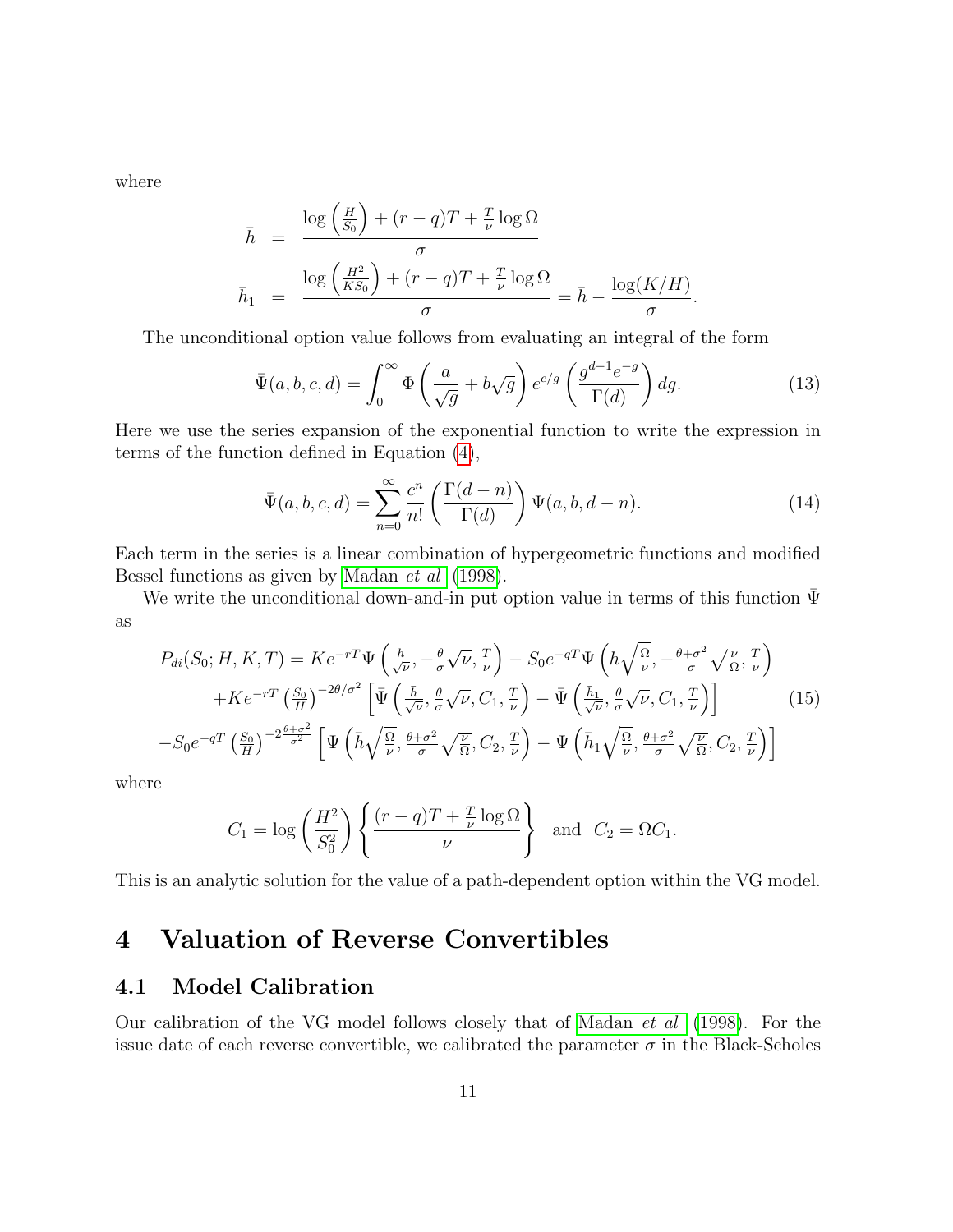(BS) model and the parameters  $\{\sigma, \theta, \nu\}$  of the VG model based upon contemporaneously traded at-the-money put options of the underlying asset. To be precise, we used the traded European put options that were close to at-the-money. For example, if the underlying asset had a price of  $S_0$  at closing the day before the valuation date, then we used options with strike prices in the range of  $0.75S_0$  and  $1.25S_0$ . We considered options of all available maturities.

For the BS model, we determined the optimal implied volatility given the options data based upon the squared error between market prices and BS model prices. The implied volatilities we computed are very close to the at-the-money implied volatilities provided by other sources such as Bloomberg. For the variance gamma model, we followed [Madan](#page-19-8) [et al](#page-19-8) [\(1998\)](#page-19-8) and minimized the quantity,

$$
k = \sqrt{\frac{1}{M} \sum_{i=1}^{M} \left( \log(w_i) - \log(\hat{w}_i) \right)^2}
$$

where  $w_i$  is the observed market price of the  $i^{th}$  option and  $\hat{w}_i$  is the model price with error model  $w_i = \hat{w}_i \exp(\eta \epsilon_i - \eta^2/2)$  where  $\{\epsilon_i\}$  are normally distributed with unit variance. For put option prices in the VG model, we used either the integration approach as in Section [2.2](#page-5-0) or a more efficient Fourier closed-form Equation [\(19\)](#page-17-2). To exclude non-positive parameters  $\sigma, \nu$  in the VG model, we have used exponential transformations suggested in [Madan](#page-19-8) et al [\(1998\)](#page-19-8). For the results of the calibration, see Table [1.](#page-11-0)

| Parameter                  |          | Mean Standard   |  |  |  |
|----------------------------|----------|-----------------|--|--|--|
|                            |          | Value Deviation |  |  |  |
| <b>Black-Scholes Model</b> |          |                 |  |  |  |
| $\sigma$                   | 0.453    | 0.096           |  |  |  |
| Variance Gamma Model       |          |                 |  |  |  |
|                            | 0.425    | 0.125           |  |  |  |
| Н                          | $-0.705$ | 0.653           |  |  |  |
| 11                         | 0.108    | 0.077           |  |  |  |

<span id="page-11-0"></span>Table 1: Fit results for parameter values within the BS and VG models. We present the mean value for each parameter, along with the standard deviation.

### 4.2 VG and BS Valuations

We collected 1,817 reverse convertibles issued in 2010 and 2011 by four large investment banks. Barclays issued 1,324, JP Morgan issued 404, UBS issued 74 and Morgan Stanley issued 15 of the notes. The average issue size for those notes is \$1,185,163.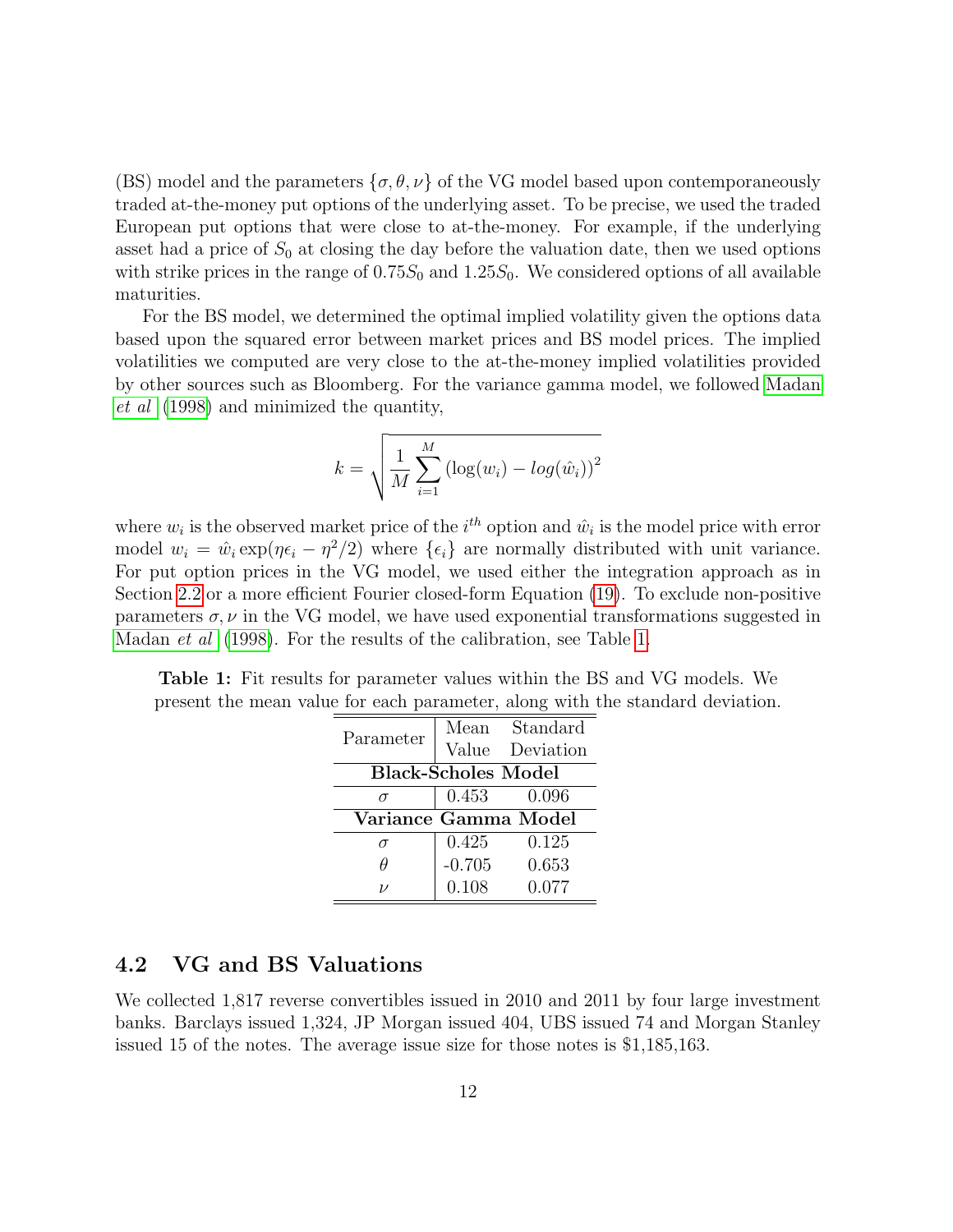After we calibrated the parameters of the models and we obtained each issuer's CDS rates. As a proxy for risk-free rates, we used treasury yields of approximately the same maturity as the reverse convertible. We also obtained the dividend yield for each of the underlying assets as of the offering dates from Bloomberg.

As an example, consider the reverse convertible (linked to the stock price of Patriot Coal Corporation (PCX)) issued by Barclays on January 21, 2010 with total principal amount \$1 million to mature on April 21, 2010.[13](#page-0-0) On the January 15, 2010 pricing date, Barclays' CDS rate was 42 basis points, the risk-free rate was 0.25%, the dividend yield of the underlying asset was 0% and the asset price was \$20.20. The note paid a monthly coupon with annualized rate of 19%. The trigger price during the three month period was \$14.14 – 70% of the initial asset price. The calibrated implied volatility for the Black-Scholes model is 64.18% and the calibrated parameters for the variance gamma model are  $(\sigma = 66.01\%, \theta = -0.7799, \nu = 0.0500)$ . Given the calibrated parameters, we plot in Figure [2](#page-12-0) the probability density function for the distribution of log returns  $(R_T = \log(S_T/S_0))$ . In the Black-Scholes model, the return distribution is normal. In the

<span id="page-12-0"></span>Figure 2: The probability density function for the Black-Scholes model and variance gamma model as a function of log returns  $(R_T = \log(S_T/S_0))$  for the three month period.





The transformed equivalent payoff function  $\hat{f}(x|g)$  for the VG model,  $\hat{f}(x)$  for the BS model and  $f(x)$  for a standard put option is illustrated in Figure [3.](#page-13-0) Both equivalent payoff

<sup>13</sup> See SEC filing http://www.sec.gov/Archives/edgar/data/312070/000119312510007443/d424b2.htm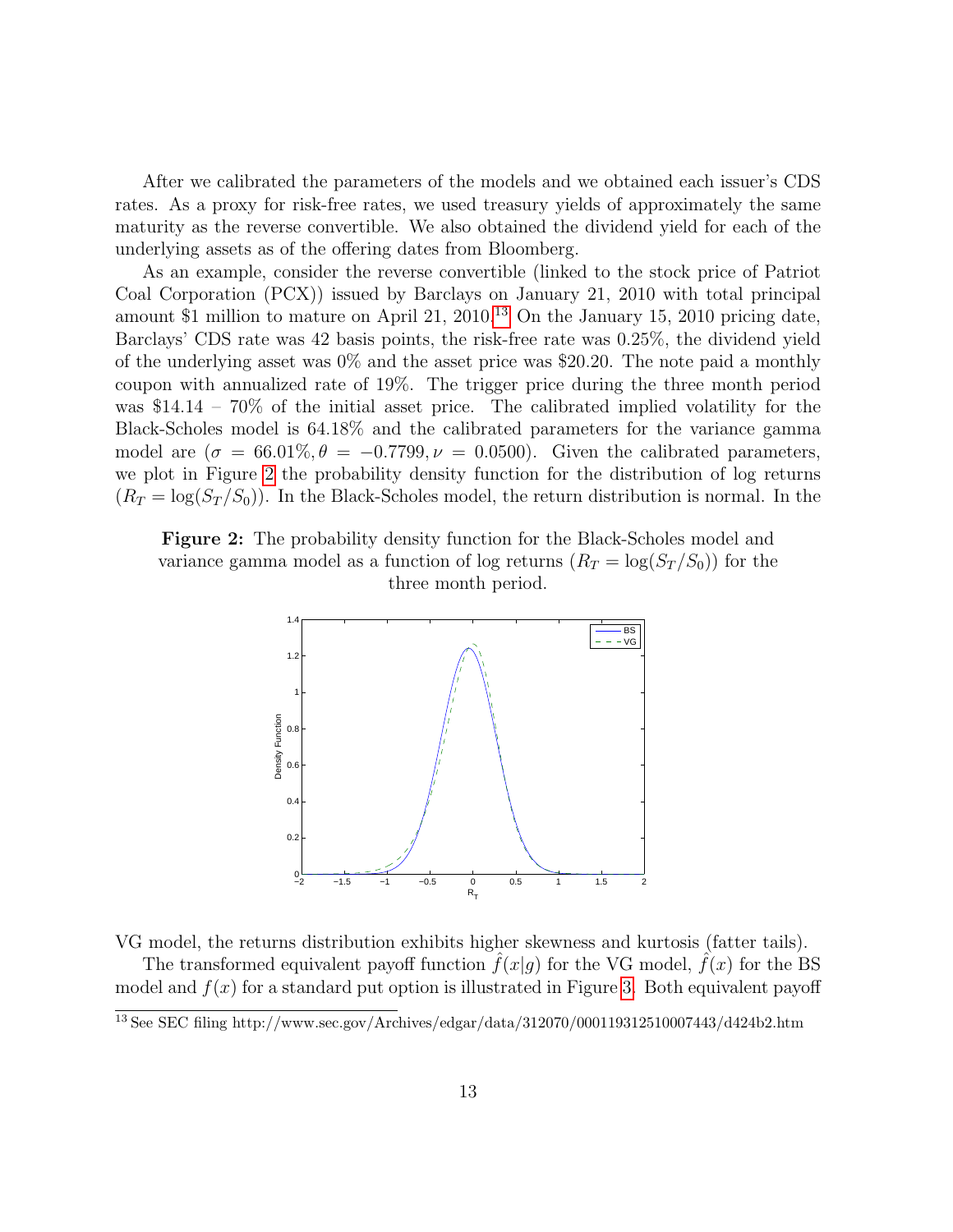functions are similar and truncated at the trigger price \$14.14. The equivalent payoff for the BS model is larger than the VG model between \$10 and \$14.



<span id="page-13-0"></span>**Figure 3:** Static payoff function for  $\hat{f}(x|g = 0.5)$  in the VG model along with  $f(x)$  in the BS model.

The value of the reverse convertible is determined by integrating the payoff function with the appropriate probability distribution function. For the VG model, there is one more layer of integration to remove the gamma time  $q$ . Conditional on  $q$  the price function  $P_{di}(g)$  as in Equation [11](#page-9-0) is plotted in Figure [4.](#page-14-0) The price of the down-and-in put option is \$1.94 in the BS model and \$2.01 in the VG model. For each \$1,000 face-value reverse convertible note purchased, the investor received a note worth \$949.86 as calculated in the BS model and \$947.40 as calculated in the VG model.

The table below summarizes the main results of our valuation of the 1,817 reverse convertibles in our sample. On average, an investor recieved \$941.94 within the BS model and \$940.74 within the VG model per \$1,000 dollar invested. The net effect of stochastic volatility is to increase the value of the embedded barrier option and therefore to decrease the issue date fair market value of the structured product.

### 5 Concluding Remarks

We have directly integrated the probability distribution function with an equivalent payoff function to value the down-and-in put option embedded within reverse convertibles. An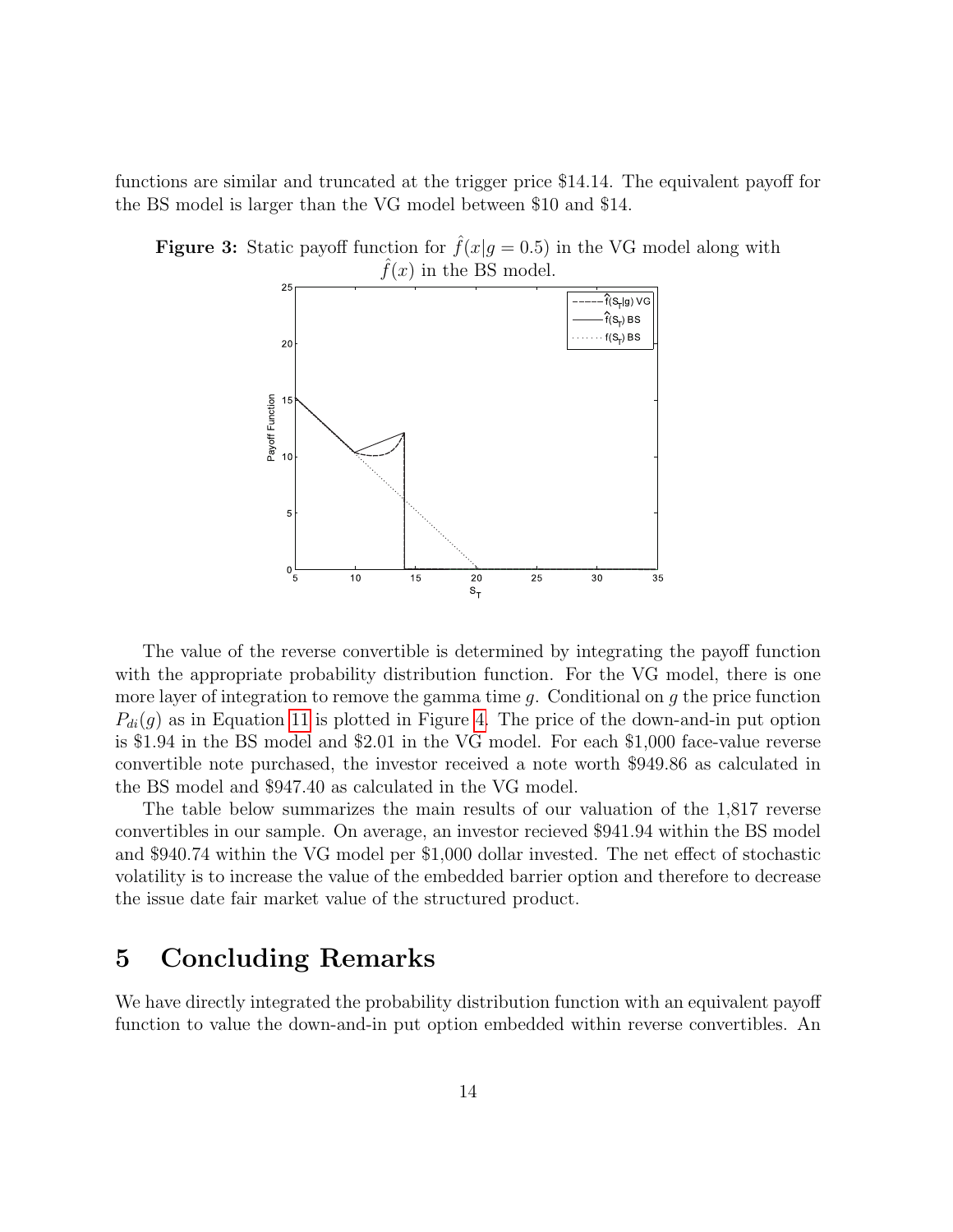<span id="page-14-0"></span>**Figure 4:** Conditional down-and-in put option value as a function of the  $g$ ,  $P_{di}(g)$ . The ratio of the trigger price to the valuation date asset price is 70%.



Table 2: Results of reverse convertible valuation by issuer for the Black-Scholes model and variance gamma model. The average BS and VG values are normalized to notes in units of \$1, 000.

| Issuer          | Number        | Average Black- | Average Variance |
|-----------------|---------------|----------------|------------------|
|                 | <b>Issued</b> | Scholes Value  | Gamma Value      |
| <b>Barclays</b> | 1,324         | \$935.06       | \$934.44         |
| JP Morgan       | 404           | \$960.56       | \$957.65         |
| <b>UBS</b>      | 74            | \$959.63       | \$958.46         |
| Morgan Stanley  | 15            | \$960.07       | \$956.80         |

alternative method is a Fourier-based approach using readily available Lévy measures.<sup>[14](#page-0-0)</sup> The benefit of using the Fourier-based approach is the applicability to many different stochastic volatility models. We have included a detailed derivation of the valuation of a European put option in the Appendix following closely the approach of [Carr and](#page-18-8) [Madan \(1999\)](#page-18-8). The Fourier-based approach has two limitations in this context. The first limitation is that the valuation of barrier options requires the derivation of "incomplete" characteristic functions due to the truncation of the payoff function at the trigger price. The second limitation is that we have only presented the reflection lemma for the VG economy, and would therefore need to derive a similar result for other stochastic volatility

 $\frac{14}{14}$  For a veritable catalog of Lévy measures, see [Wu](#page-19-1) [\(2007\)](#page-19-1).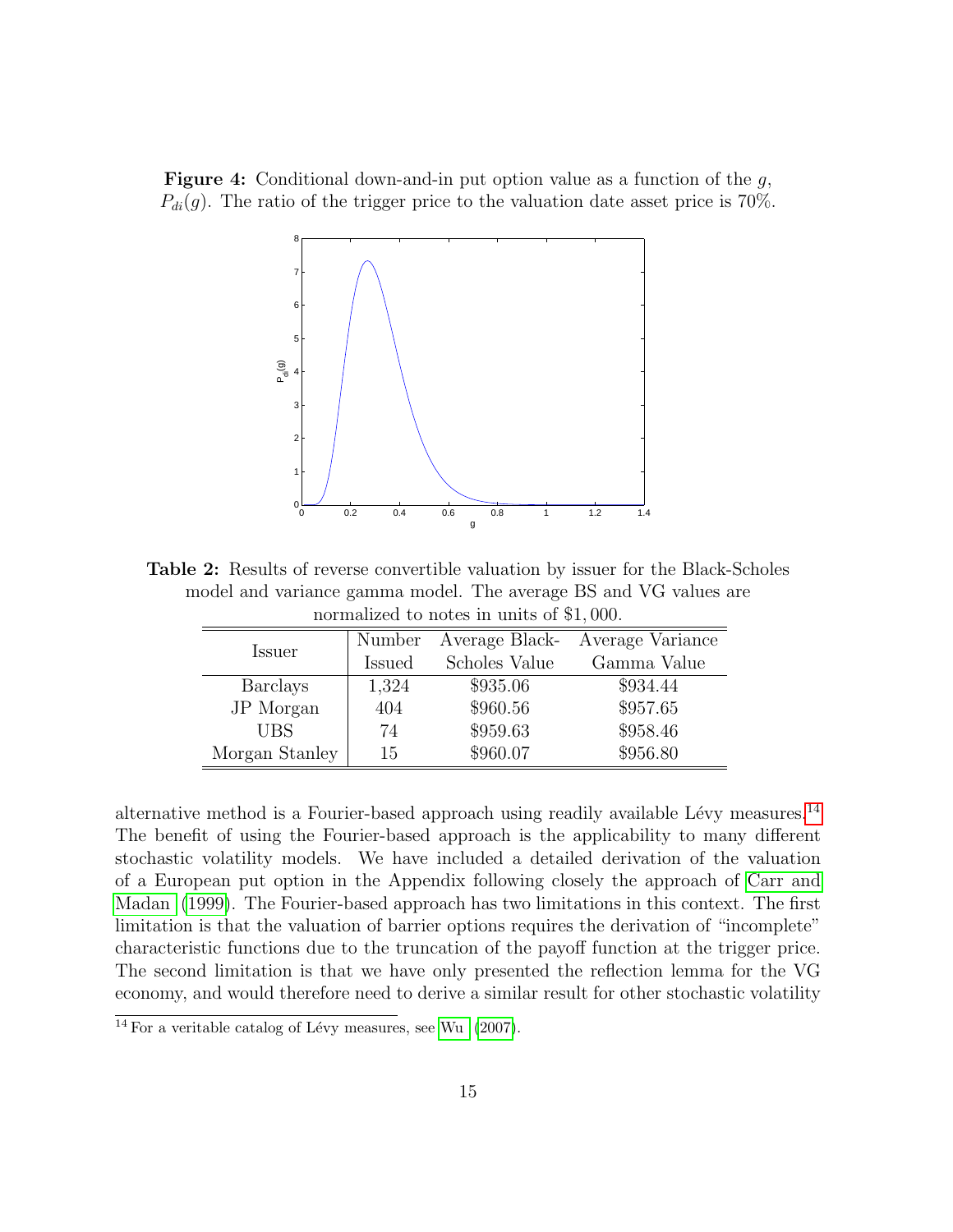models. We see this as a direction for future research.

In this paper, we studied the valuation of one of the most popular varieties of equitylinked structured products – reverse convertibles. We studied these products in the context of a particular model of stochastic volatility. Within the variance gamma (VG) model, we derived a reflection lemma similar to that found in the Black-Scholes model. We used this reflection lemma to convert the path-dependent payoff of the reverse convertible to a static payoff. We outlined a procedure for the valuation of barrier options commonly embedded in structured products and presented a closed-form valuation formula for down-and-in put options.

Using our new formula, we compared the value of reverse convertible notes issued between 2010 and 2011 predicted by the Black-Scholes model and the VG model. The overall effect of stochastic volatility is to increase the value of the embedded put option and therefore decrease the value of the note. The average value of a \$1,000 face-value reverse convertible note issued during this time period was \$941.90 in the Black-Scholes model and \$940.70 in the variance gamma model.

# A Proof of Lemma

**Proof:** Assuming the spot equals  $H$ , we can write the asset price as

$$
S_T = H \exp\left(X + mT\right),\,
$$

where  $m = (r - q) + (1/\nu) \log(1 - \theta \nu - \sigma^2 \nu/2)$ . The value of portfolio X is given by

$$
V(X) = \int_{A}^{B} \int_{0}^{\infty} f(S_T) p df(S_T|g) dg \frac{dS_T}{S_T}
$$
  
= 
$$
\int_{\log(A/H)-mT}^{\log(B/H)-mT} \int_{0}^{\infty} f(H \exp(X+mT)) \frac{\exp\left(\frac{-(X-\theta g)^2}{2\sigma^2 g}\right)}{\sigma \sqrt{2\pi g}} \mu(g) dg dX \quad (16)
$$

where  $\mu(g) = (g/\nu)^{T/\nu - 1} e^{-g/\nu} / \Gamma(T/\nu)$ . Making the change of variable

$$
H \exp(X + mT) = \frac{H^2}{H \exp(\hat{X} + mT)}
$$

results in the following

$$
\int_{\log(H/B)-mT}^{\log(H/A)-mT} \int_0^\infty f\left(\frac{H}{\exp(\hat{X}+mT)}\right) \frac{\exp\left(\frac{-(\hat{X}+2mT+\theta g)^2}{2\sigma^2 g}\right)}{\sigma\sqrt{2\pi g}} \mu(g) dg d\hat{X}.
$$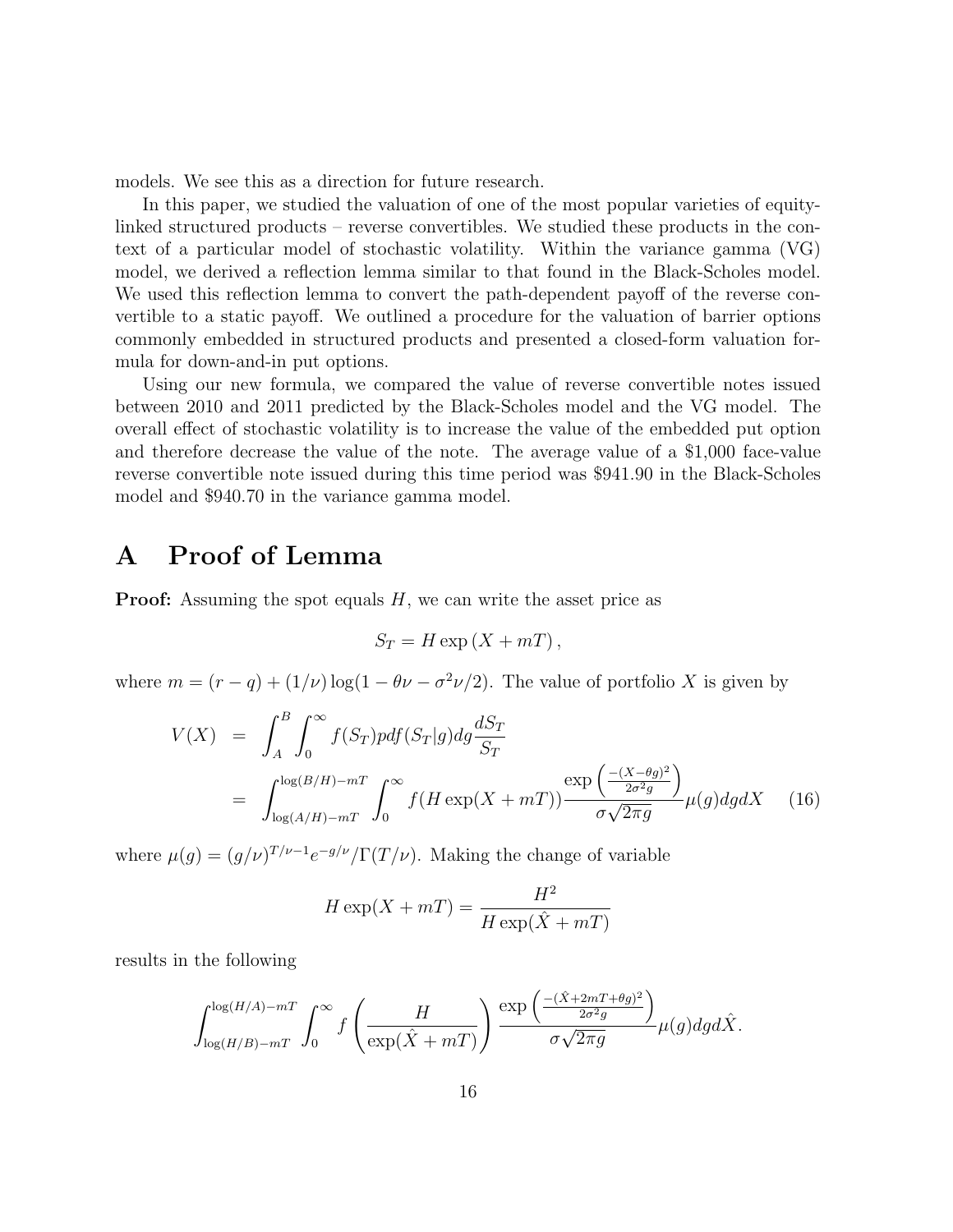Completing the square in the exponent and simplifying the result brings us to

$$
\Rightarrow \int_{\log(H/B)-mT}^{\log(H/A)-mT} \int_0^\infty f\left(\frac{H}{\exp(\hat{X}+mT)}\right) \left(\frac{\exp(\hat{X}+mT)}{H}\right)^{p(g)} \frac{\exp\left(\frac{-(\hat{X}-\theta g)^2}{2\sigma^2 g}\right)}{\sigma\sqrt{2\pi g}} \mu(g) dg d\hat{X}
$$
  
= 
$$
\int_{H^2/B}^{H^2/A} \int_0^\infty f\left(\frac{H^2}{\hat{S}_T}\right) \left(\frac{\hat{S}_T}{H}\right)^{p(g)} p df(\hat{S}_T | g) dg \frac{d\hat{S}_T}{\hat{S}_T}.
$$

where

$$
p(g) = -2\left(\frac{\theta g + (r - q)T + \frac{T}{\nu}\log(1 - \theta\nu - \sigma^2\nu/2)}{\sigma^2 g}\right). \tag{17}
$$

This result shows that portfolio  $Y$  and portfolio  $X$  have the same value whenever the spot equals  $H$ .

# B Option Valuation using Fourier Transform

Here we present the Fourier transform method of the valuation of a plain-vanilla European put option in the VG model. In this section, we follow closely the approach of [Carr and](#page-18-8) [Madan \(1999\)](#page-18-8). Using the definition of the characteristic function,

$$
\phi_T(u) = \int_{-\infty}^{\infty} e^{iuz} q_T(z) dz = \left(1 - i\theta \nu u + \frac{\sigma^2 \nu u^2}{2}\right)^{-T/\nu},
$$

one can write the value of the plain-vanilla European put option as

$$
P_T(k) = \int_{-\infty}^k S_0 e^{-rT} (e^k - e^z) q_T(z) dz,
$$

where  $k = \log(K/S_0)$ .

In the limit  $K \gg S_0$ , the put option approaches  $Ke^{-rT}$ . The put option pricing function is therefore not square-integrable and we need to regulate the divergent integral. Define the following,

$$
p_T(k) \equiv e^{-\alpha k} P_T(k)
$$

for  $\alpha > 0$ . The Fourier transform of  $p_T(k)$  is then

$$
\psi_T(v) = \int_{-\infty}^{\infty} e^{ivk} p_T(k) dk \to P_T(k) = \frac{e^{\alpha k}}{2\pi} \int_{-\infty}^{\infty} e^{-ivk} \psi_T(v) dv.
$$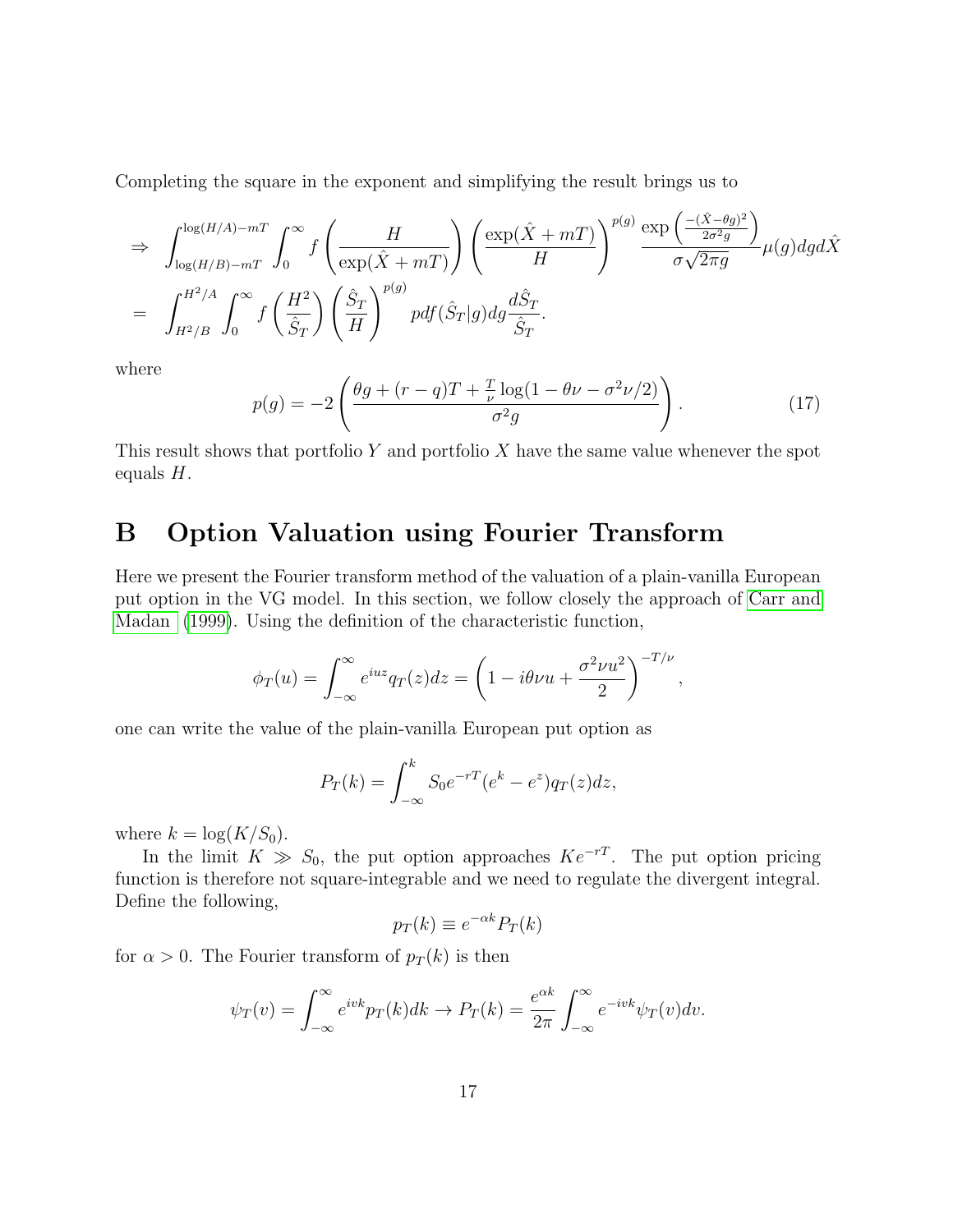Upon explicit computation of the Fourier transform

$$
\psi_T(v) = \int_{-\infty}^{\infty} e^{ivk} \int_{-\infty}^{k} S_0 e^{-r} (e^{(1-\alpha)k} - e^{z-\alpha k}) q_T(z) dz dk
$$
  
\n
$$
= S_0 e^{-r} \int_{-\infty}^{\infty} \int_{z}^{\infty} (e^{(1-\alpha+iv)k} - e^{z-(\alpha-iv)k}) q_T(z) dk dz
$$
  
\n
$$
= S_0 e^{-r} \int_{-\infty}^{\infty} e^{(1-\alpha+iv)z} \left( \frac{1}{iv - \alpha} - \frac{1}{iv + 1 - \alpha} \right) q_T(z) dz
$$
  
\n
$$
= S_0 e^{-r} \left( \frac{\phi_T(v - (1 - \alpha)i)}{(iv - \alpha)(iv + 1 - \alpha)} \right),
$$
\n(18)

one arrives at the following price for a plain-vanilla European put option

<span id="page-17-2"></span>
$$
P_T(k) = \frac{e^{\alpha k}}{2\pi} \int_{-\infty}^{\infty} S_0 e^{-rT} \left( \frac{\phi_T(v - (1 - \alpha)i)e^{-ivk}}{(iv - \alpha)(iv + 1 - \alpha)} \right) dv.
$$
 (19)

Taking a similar approach to determine a closed-form valuation for the price of a barrier option runs into trouble in a number of ways. For example, the domain of integration requires the derivation of an "incomplete" characteristic function,

$$
\phi^{(y)}(u) = E^{(y)}[e^{iuX}] \equiv \int_0^\infty \int_{-\infty}^y \frac{\exp\left(-\frac{(X-\theta g)^2 - 2i\sigma^2 g u X}{2\sigma^2 g}\right)}{\sigma\sqrt{2\pi g}} dX \left(\frac{g^{-T/\nu - 1}e^{-g/\nu}}{\nu^{T/\nu}\Gamma(T/\nu)}\right) dg
$$
  

$$
= \left(1 - i\theta \nu u + \frac{\sigma^2 \nu u^2}{2}\right)^{-T/\nu}
$$
  

$$
\times \int_0^\infty \frac{1}{2} \left(1 + \text{erf}\left(\frac{y - \theta g - i u \sigma^2 g}{\sigma\sqrt{2g}}\right)\right) \left(\frac{\bar{g}^{T/\nu - 1}e^{-\bar{g}/\nu}}{\nu^{T/\nu}\Gamma(T/\nu)}\right) d\bar{g}
$$

where erf(x) is the error function and  $\bar{g} = (1 - i\theta\nu u + \frac{u^2 \sigma^2 \nu}{2})$  $\frac{\sigma^2 \nu}{2}$ )g. This result, along with the fact that the equivalent static payoff function depends on the gamma time-change, makes finding a closed form solution for the barrier option within the VG model unlikely using the Fourier transform approach.

# References

- <span id="page-17-1"></span>Ballotta, L. (2010) Efficient Pricing of Ratchet Equity-Index Annuities in a Variance-Gamma Economy. North American Actuarial Journal 14(3): 355-368.
- <span id="page-17-0"></span>Baule, R., and Tallau, C. (2011) The Pricing of Path-Dependent Structured Financial Retail Products: The Case of Bonus Certificates. Journal of Derivatives 18: 54-71.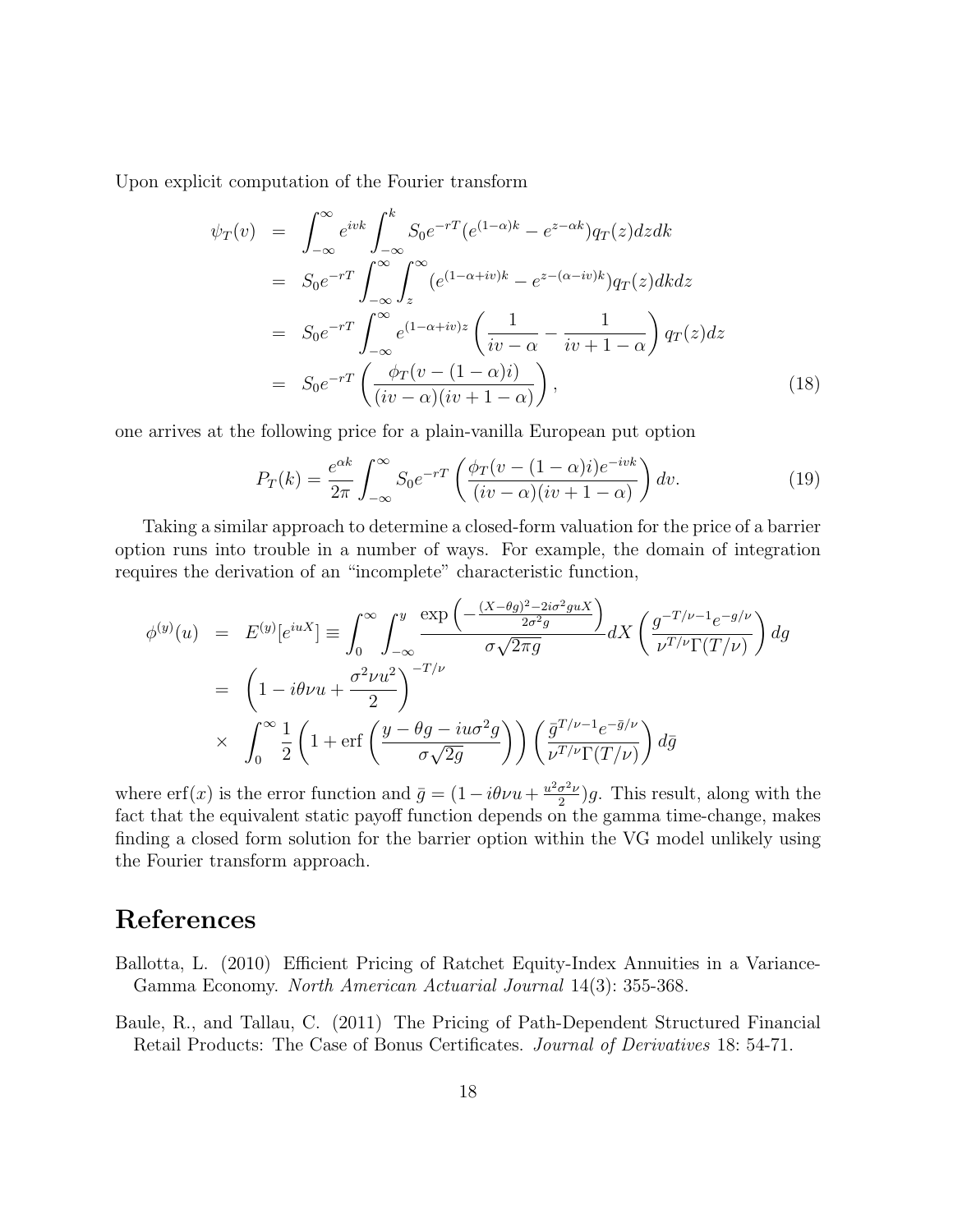- <span id="page-18-9"></span>Black, F., and Scholes, M. (1973) The Pricing of Options and Corporate Liabilities. Journal of Political Economy 81: 637-654.
- <span id="page-18-13"></span>Carr, P., and Chou, A. (1997) Hedging Complex Barrier Options. Working Paper.
- <span id="page-18-8"></span>Carr, P., and Madan, D. (1999) Option valuation using the fast Fourier transform. Journal of Computational Finance 2(4): 61-73.
- <span id="page-18-5"></span>Carr, P., Geman, H., Madan, D., and Yor, M. (2002) The fine structure of asset returns: An empirical investigation. *Journal of Computational Finance* 75: 305-332.
- <span id="page-18-0"></span>Deng, G., McCann, C., and O'Neal, E. (2010) What TiVo and JPMorgan teach us about Reverse Convertibles. Working Paper.
- <span id="page-18-3"></span>Engel, R. (2004) Risk and volatility: Econometric models and financial practice. American Economic Review 94: 405-420.
- <span id="page-18-12"></span>Fang, F. and Oosterlee, C. (2011) A Fourier-Based Valuation Method for Bermudan and Barrier Options under Heston's Model. SIAM Journal of Financial Mathematics  $2(1)$ : 439-463.
- <span id="page-18-6"></span>Fiorani, F., Luciano, E., and Semeraro, P. (2007) Single and joint default in a structural model with purely discontinuous assets. Working Paper.
- <span id="page-18-2"></span>Henderson, B., and Pearson, N. (2010) The Dark Side of Financial Innovation: A Case Study of the Pricing of a Retail Financial Product. Journal of Financial Economics  $100(2)$ : 227-247.
- <span id="page-18-1"></span>Hernández, R., Lee, W., and Liu, P. (2007) An Economic Analysis of Reverse Exchangeable Securities: An Option-Pricing Approach. Working Paper.
- <span id="page-18-7"></span>Heston, S. (1993) A closed-form solution for options with stochastic volatility with applications to bond and currency options. Review of Financial Studies 6: 327-343.
- <span id="page-18-14"></span>Hull, J. (2011) Options, Futures and Other Derivatives. Prentice Hall.
- <span id="page-18-11"></span>Itkin, A., and Carr, P. (2010) A Finite-difference approach to the pricing of barrier options in stochastic skew models. Review of Derivatives Research 13: 141-176.
- <span id="page-18-4"></span>Jaimungal, S. (2004) Pricing and Hedging Equity Indexed Annuities with Variance-Gamma Deviates. Working Paper.
- <span id="page-18-10"></span>Kudryavtsev, O., and Levendorskii, S. (2009) Fast and accurate pricing of barrier options under Lévy proccesses. Finance and Stochastics 13: 531-562.